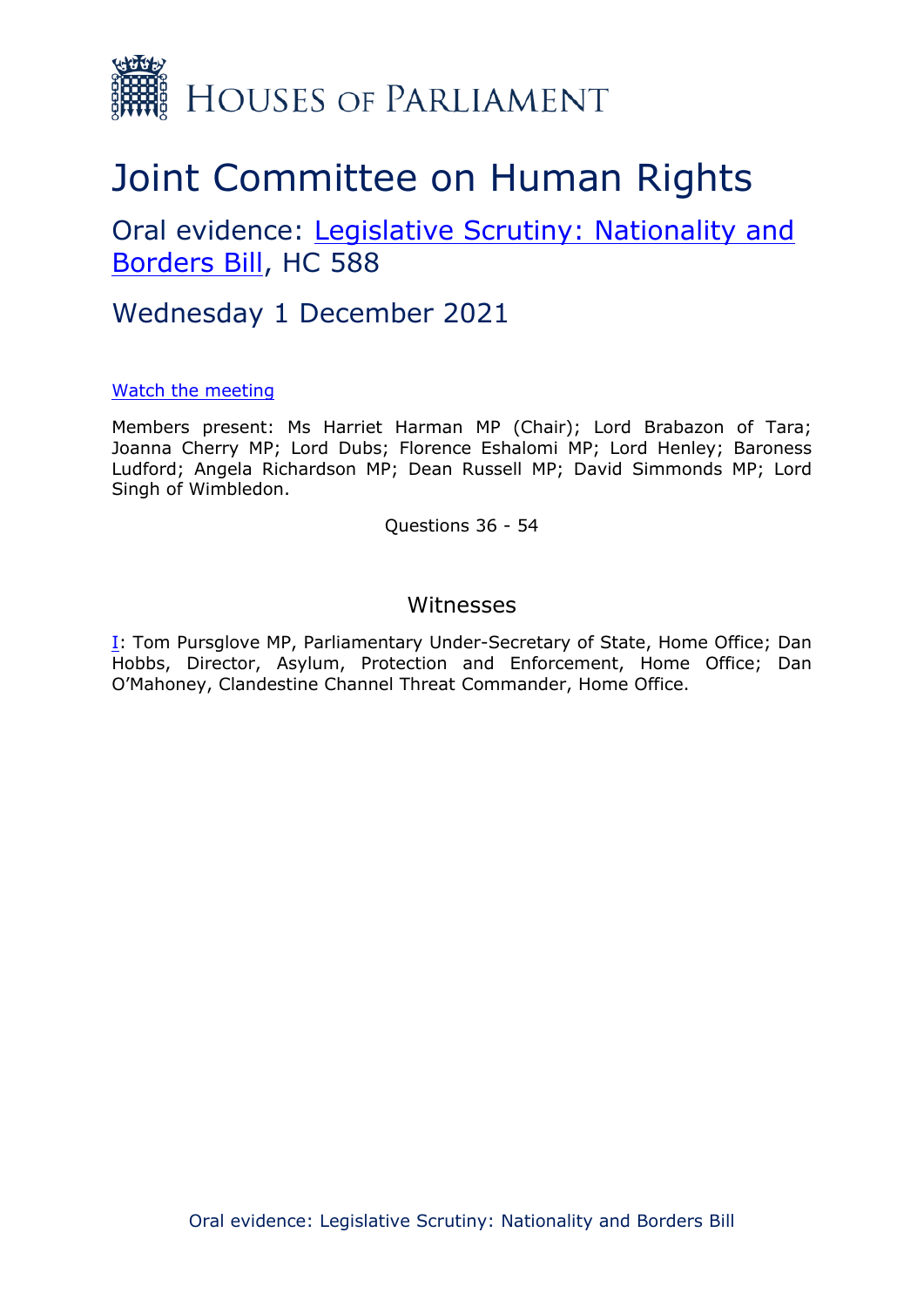<span id="page-1-0"></span>Tom Pursglove MP, Dan Hobbs and Dan O'Mahoney.

Q36 **Chair:** This is the fourth and final evidence session of the Joint Committee on Human Rights inquiry into the Nationality and Borders Bill. We are the Joint Committee on Human Rights; half our members are from the House of Lords and half from the House of Commons. We are meeting today partly in person and partly remotely. Our concern, as our name suggests, is human rights. We have a specific responsibility to scrutinise government Bills brought forward and to report to the House of Commons on their implications for human rights and whether they are in compliance with our human rights obligations.

We have been looking at the Nationality and Borders Bill. Earlier last month we published our first report, which looked at the nationality Clauses in Part 1 of the Bill. Our second report, which was published this morning, considered the immigration offences and enforcement clauses in Part 3 of the Bill.

We are very grateful, and it is very timely, that we are hearing evidence today from Tom Pursglove MP, Parliamentary Under-Secretary of State at the Home Office and Ministry of Justice, who has responsibility for immigration policy. Giving evidence alongside the Minister, we are very grateful that we have Dan Hobbs, the director of asylum, protection and enforcement at the Home Office—welcome to you—and Dan O'Mahoney, the Clandestine Channel Threat Commander.

Normally we hear evidence from officials, agencies and the Minister, and then do our report. But the Government decided that you did not want to come before us before this point, so we have already issued our report and tabled some amendments. We have the opportunity to hear your views on the amendments we have tabled, if you are able. That will be particularly important, because the Bill will complete its remaining stages in the House of Commons—Report and Third Reading—next week on Tuesday and Wednesday, 7 and 8 December.

Today, as we take evidence, we are in the shadow of tragedy. At least 27 people died last Wednesday in the worst recorded migrant tragedy in the channel. Among the dead were 17 men, seven women and three children. Reports are that one of the women was pregnant, while one of the children was just a little girl. Many of the dead appear to have been Kurds from Iraq and Iran, some may have been Arabs and Afghans, as well as other Iranians. I think we all—the Minister, officials, ourselves have those people in our thoughts.

With that, I would like to start my first question to the Minister. Do the Government feel any sense of responsibility for the tragic deaths of these 27 people in the channel last week? You said that you always feared this would happen. Do you therefore feel any responsibility, or is it nothing to do with you?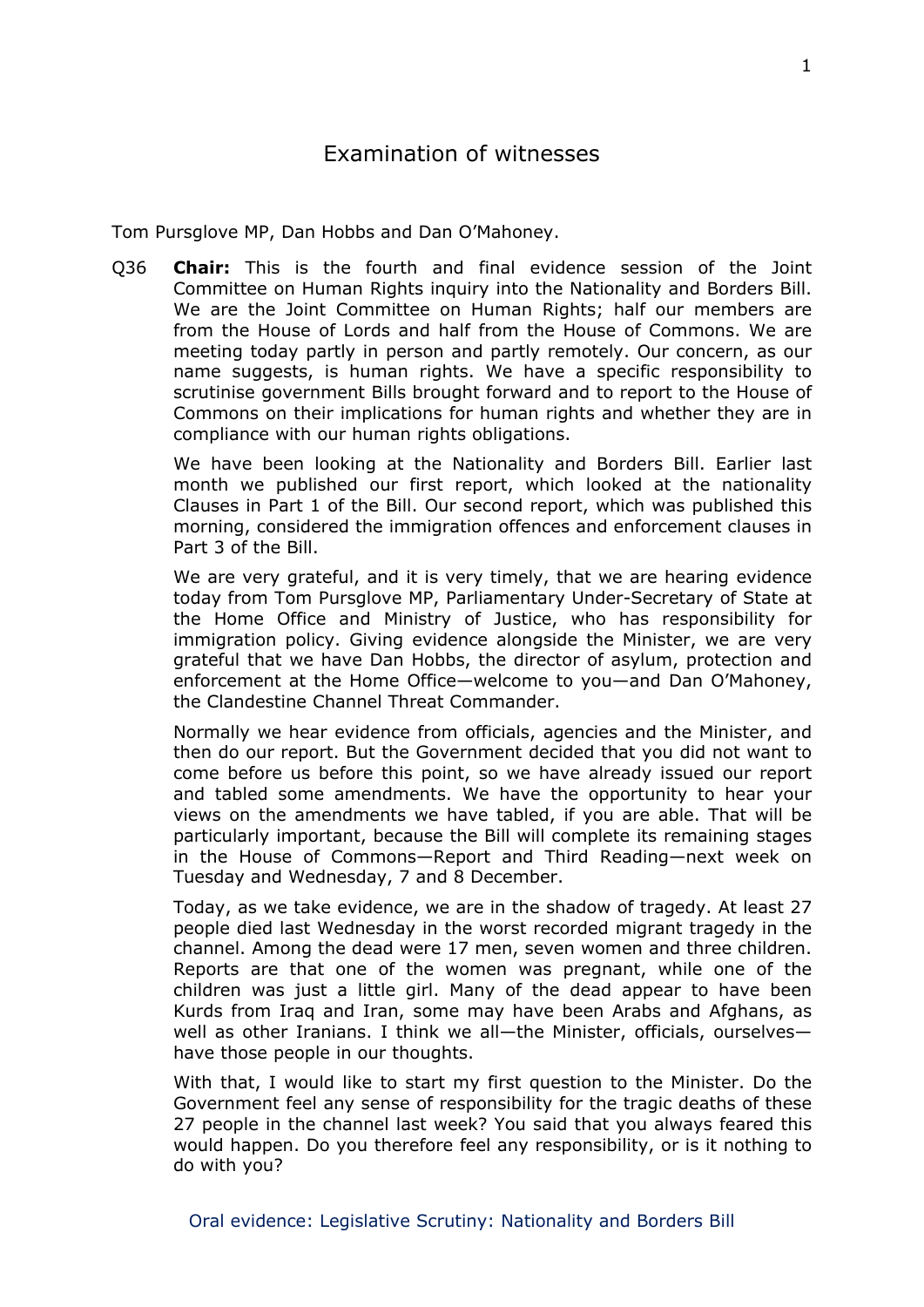*Tom Pursglove:* Thank you, Madam Chair, I am very grateful for the opportunity to address the committee this afternoon. This is an important scrutiny session in relation to the Bill, and it is fair to say that having come into the role—I think it was 10 weeks ago—it has been very busy since with line-by-line consideration over three weeks, the evidence sessions immediately following my appointment, two lots of Home Office questions, Justice questions, the Home Affairs Select Committee and now with you.

**Chair:** Can I just ask you to crack on with the answer? I have been a Minister, and it is hard work but a great privilege, so I am sure you are getting on with your duties. Can you just answer my point about what sense of responsibility you feel?

*Tom Pursglove:* I just wanted to thank you for the invitation and the opportunity. I feel a huge weight of responsibility as the Minister for tackling illegal migration. All of us in this House feel an enormous weight of responsibility on this issue, and there is a profound duty to put out of business once and for all the evil criminal gangs that are responsible for this human misery, that treat individuals as cargo, and are interested only in making a profit, and to render this route unviable. All the work that I am doing is aimed in that direction and is working towards that outcome. What we saw last week is a dreadful tragedy. It is unthinkable. The thought that women, children and men lost their lives in this way is horrendous. For me, that only stiffens my resolve to work as hard as I possibly can to play my part to render the route unviable, with the ultimate objective in my mind of preserving life.

Q37 **Chair:** One aspect of this, as you have said, is clamping down on the traffickers, the people smugglers. The other is the issue of safe legal routes. What work have you been doing on that dimension, not just stopping the dangerous routes but helping by providing more safe and legal routes. We have heard evidence, which we have reported as part of our inquiry, that there is complete inadequacy there, like for some of those who drowned last week, and that there are not safe and legal routes. What work are you doing on that?

*Tom Pursglove:* Safe and legal routes are absolutely fundamental to the policy. As Ministers, we have been consistently clear about that. Of course it is absolutely right that we keep under constant review the appropriateness of the schemes that we have in place. It is worth remembering that over the summer we evacuated 15,000 people from Afghanistan. We have completed the commitment in relation to the Syrian scheme. There is obviously the global resettlement scheme that is now in place and that is a very significant part of our safe and legal offer.

I would also say, because this is important in the context of this debate, that I campaigned to leave the European Union in the referendum and people took perfectly respectable positions in that referendum. One of the principal reasons for me was that I wanted a fair immigration system that treats people equally, regardless of where they come from in the world. I would argue that ending free movement and having a global immigration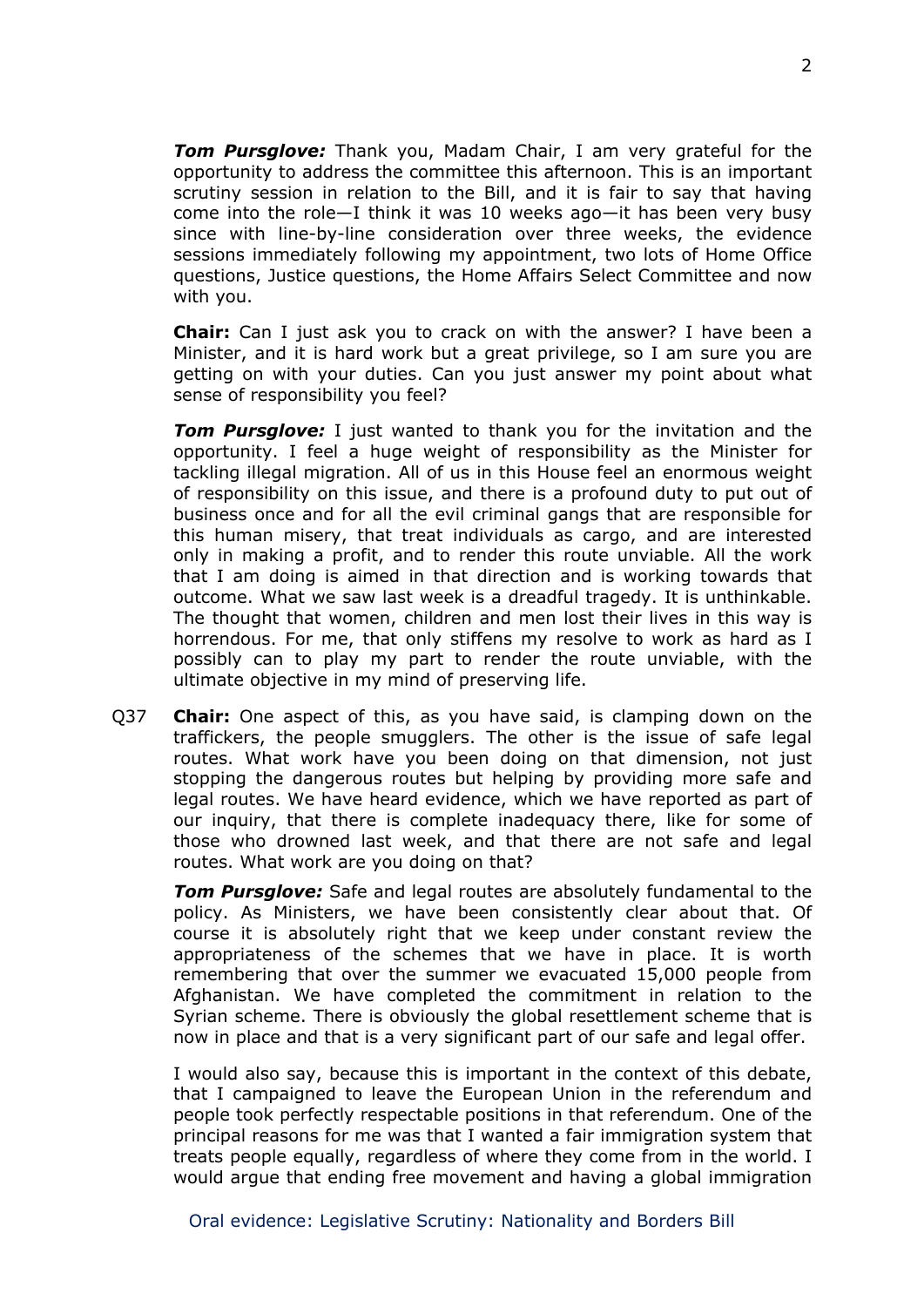system is relevant in this context, because it is skills-based and it means that there is a wider opportunity than there was perhaps before for people from around the world to come to this country. Previously our immigration policy was undoubtedly geared in the direction of the European Union by virtue of our membership. I think that is relevant in the context of this debate, too.

To directly answer your question, from my perspective safe and legal routes are absolutely crucial. The work that we have done with the UNHCR in particular in the past has been invaluable and has been world leading in taking some of the most vulnerable people on the face of the planet directly from the regions of conflict and strife, relocating them to our country and providing a better quality of life and sanctuary from harm. That has been massively important, and something that we continue to be very mindful of. It is not directly within my ministerial responsibilities. It sits with the Minister for safe and legal migration, but it is something that we regularly talk about because it is directly relevant to the policy that I am seeking to advance through the Bill.

**Chair:** There were reports that those on board that tragic vessel last week called the French police and were told that they were in UK waters and to call the UK. They then called the UK and were told they were in French waters. Is that right?

*Tom Pursglove:* My very clear understanding is that the incident occurred in French waters, but I would like to hand over to Mr O'Mahoney to set out a bit more context for the committee's benefit on this.

**Chair:** If you could, just give us the answer to the question about whether there was a call from the boat to the French authorities, whether there was a call to the UK authorities, what they were told when they made these calls, whether you attempted to co-ordinate a rescue operation, and whether you are doing anything to ensure better search and rescue operations in future to protect lives.

**Dan O'Mahoney:** It is very important to explain the wider context of what was happening in that period of time. There were multiple migrant boats in the water. A number of reports were made to the French and a number of reports made to the UK. I cannot speak on behalf of the French rescue services, but I can certainly say that the coastguard received dozens of calls that day and they responded to every single one of them.

I cannot say with any certainty whether the migrants contacted the French rescue authorities or not, and I cannot speak on their behalf as to whether they responded to them. But certainly, every day, Border Force, the coastguard agency, the Royal National Lifeboat Institute and the French rescue authorities work hand in hand very effectively, and the work that we have done has saved hundreds, if not thousands, of lives.

**Chair:** Did the people on this boat, or anybody on this boat, call the UK authorities from this boat, and what happened when they called? A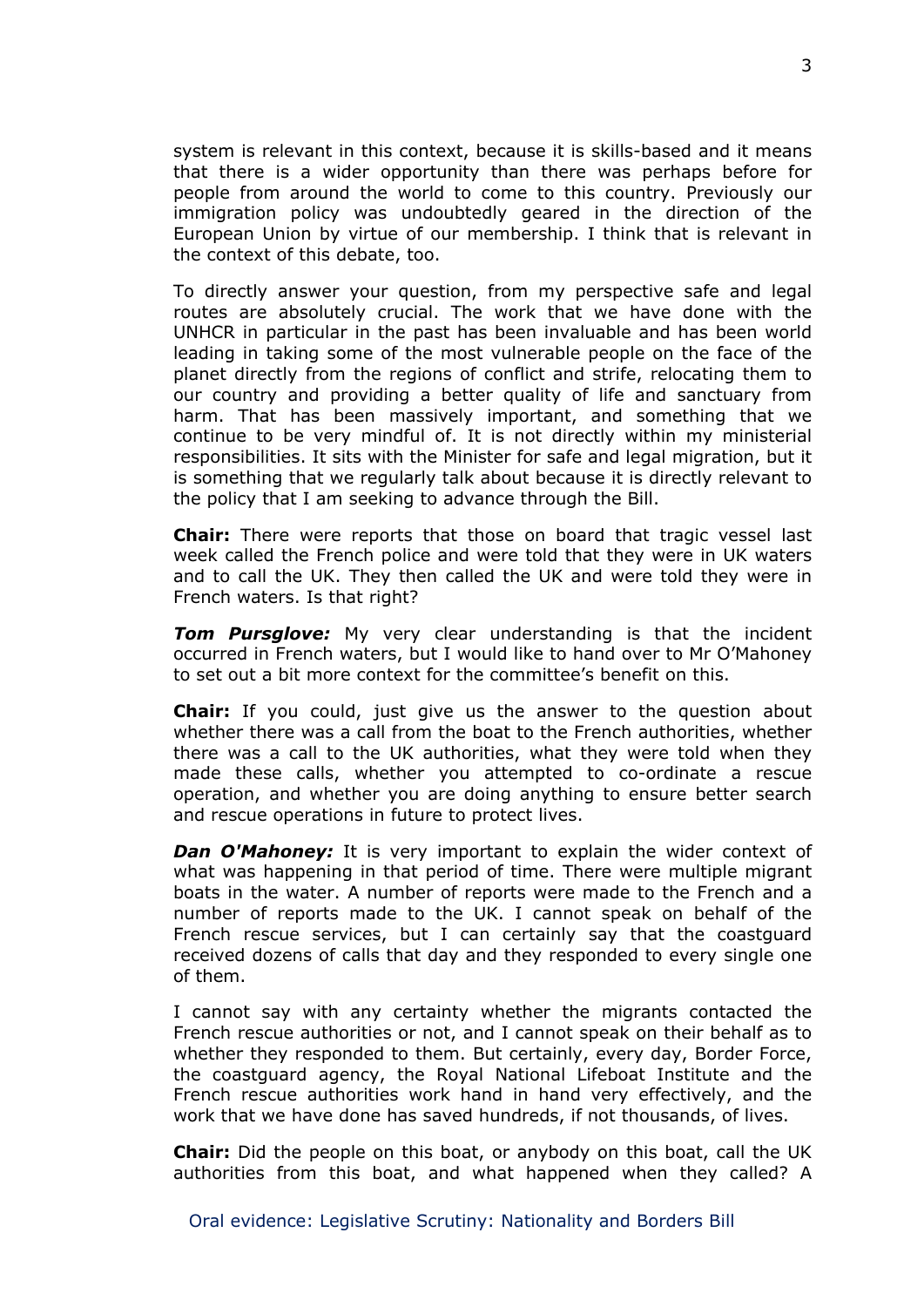response could be anything. A response could be, "We're not doing anything". Did they call from this particular boat, leaving aside all the others? Are you able to tell us?

**Dan O'Mahoney:** I can speak on behalf of the UK that we received dozens of calls in that period of time and we responded to every single one of those calls.

**Chair:** But did you receive a call from this particular boat? Are you able to identify whether you did?

**Dan O'Mahoney:** At this stage I cannot tell you with any certainty whether we definitely received a call from that boat or not.

**Chair:** So you will work to find that out, will you?

*Dan O'Mahoney:* It is a question for the coastguard and they are working through it. I am working very closely with the coastguard. But our clear understanding, what we definitely know about that boat, is that the French authorities alerted us to the presence of that boat, which had been damaged. There were people in the water at 12.58, at which point it was well within French territorial waters in the French search and rescue zone. We responded immediately to that. The coastguard sent a helicopter and we made all our surface assets, our boats, available.

**Chair:** But you do not know whether, prior to that, they had called the UK authorities, and you are looking into that.

*Dan O'Mahoney:* We are looking into that. To manage your expectation, though, it may never be possible to say with absolute accuracy whether that boat was in UK waters or French waters prior to that.

**Chair:** I am asking about the call at this point and whether you can identify with any accuracy and certainty whether the people from this boat did call the UK and what happened following that call from them. I am not asking about the call from the French authorities, which you have helpfully told us about, but about the call from that boat.

**Dan O'Mahoney:** I cannot tell you with any certainty that the people on that particular boat called the UK authorities. What I can say at this stage is that we received a number of calls and we responded to all of them. So certainly if the people from that boat had called the UK authorities I can tell you that we definitely responded to that call.

Q38 **Lord Singh of Wimbledon:** I am a Cross-Bench Member of the House of Lords. In recent years there has been a significant increase in the number of individuals making channel crossings. Can you confirm how many people have crossed the channel in small boats in 2021 so far? What do you think the reasons are for the increase?

*Tom Pursglove:* So far, in 2021, it is over 25,000 arrivals. There are several reasons for the increase that we have seen. Clearly, Covid has had an impact on the availability of other routes that perhaps would have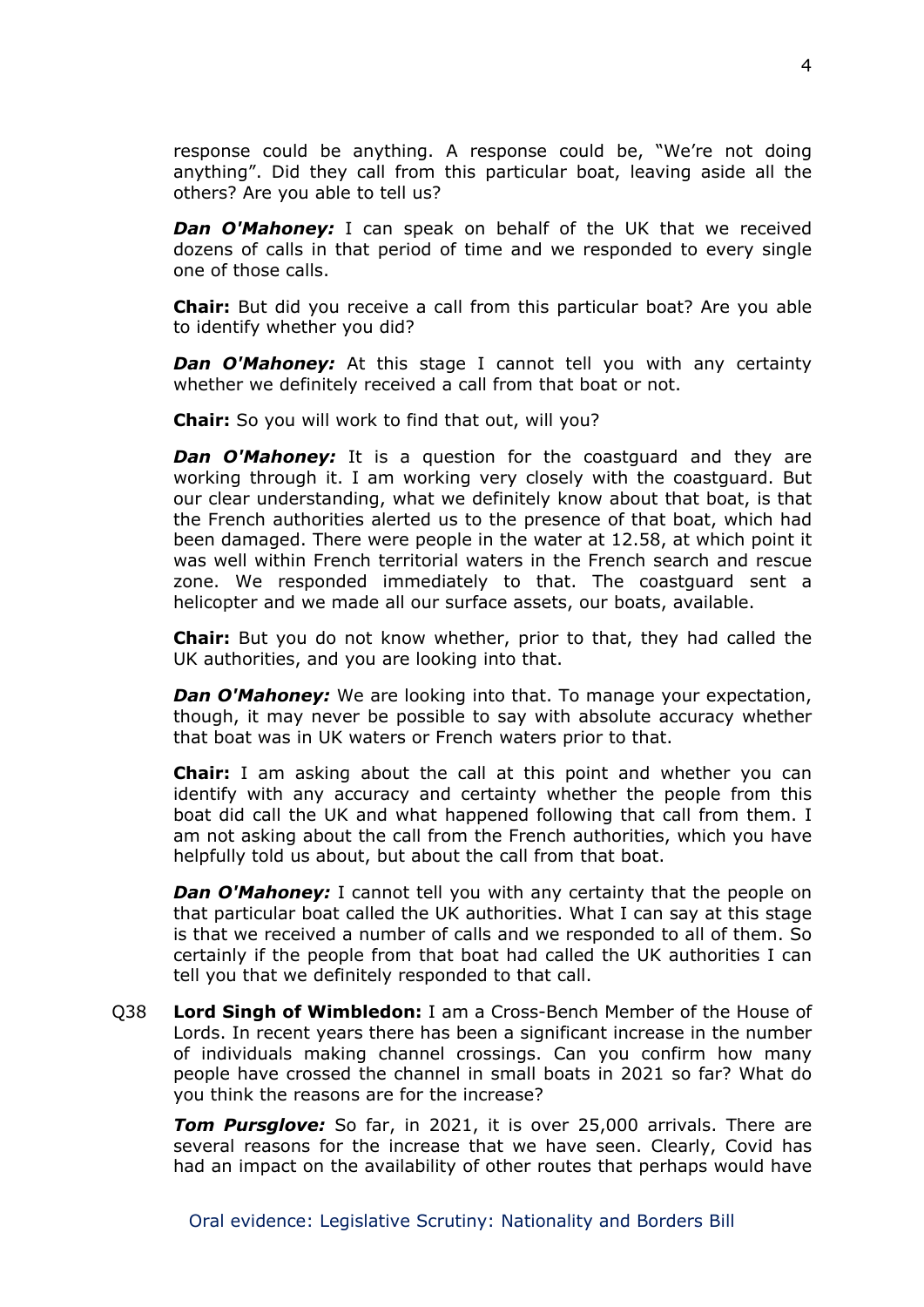been more regularly availed in previous years. We have also seen the channel crossing in small boats become essentially the route of choice for those seeking to get to the United Kingdom rather than clandestine routes that we have seen more regularly in previous years, such as in the back of lorries.

I think it is fair to say that the criminal gangs have become more daring; they are willing to take greater risks with people's lives. We are seeing crossings embarking from a wider stretch of coastline. Originally we were looking at around a 50-kilometre stretch. They now embark from around a 200-kilometre stretch. Of course, we know that these crossings are hugely valuable to them in terms of the revenues that they can generate. There is concern about wider criminality being funded through these crossings. I hope that that gets to the nub of your question. The answer is over 25,000 this year.

**Lord Singh of Wimbledon:** It does not really explain why there has been a huge increase in the number of people seeking refuge. Can it be linked to the conflicts in the Middle East, conflicts in which we have participated?

*Tom Pursglove:* Only in the last few weeks, we have seen issues on the Polish border that are undoubtedly causing instability in that part of Europe. We are seeing criminal gangs that are actively going out there, identifying people to try to bring to the United Kingdom, and providing a vehicle by which to do that. You hear some of the horror stories about the duress, the threats, that people are put under. Women think that they are getting in the back of a lorry. Then they find that they are taken to the beach and are put in a boat, and are told that if they do not get in the boat their children will be drowned. This is horrendous stuff. We are seeing that greater risk being taken with people's lives. What is going on is unthinkable.

What has happened is that this route has become more established. We have seen more people come. I think that as a direct result of that you have inevitably seen greater numbers of people trying to make that crossing, because they have seen others be successful in achieving it.

**Lord Singh of Wimbledon:** My question, though, is about the increase in asylum seekers as a result of conflict in the Middle East, conflict in which we have participated.

*Tom Pursglove:* One thing we do know is that there are around 80 million people in the world who are displaced. The vast majority of those individuals seek to remain close to home with a view to going back home when conflict subsides. But we are seeing greater flows upstream. I have consistently said that not only do we need to deliver the Bill and improve our domestic situation, but we have to collaborate with our near neighbours—the Belgians, the French, for example. We also have to work upstream.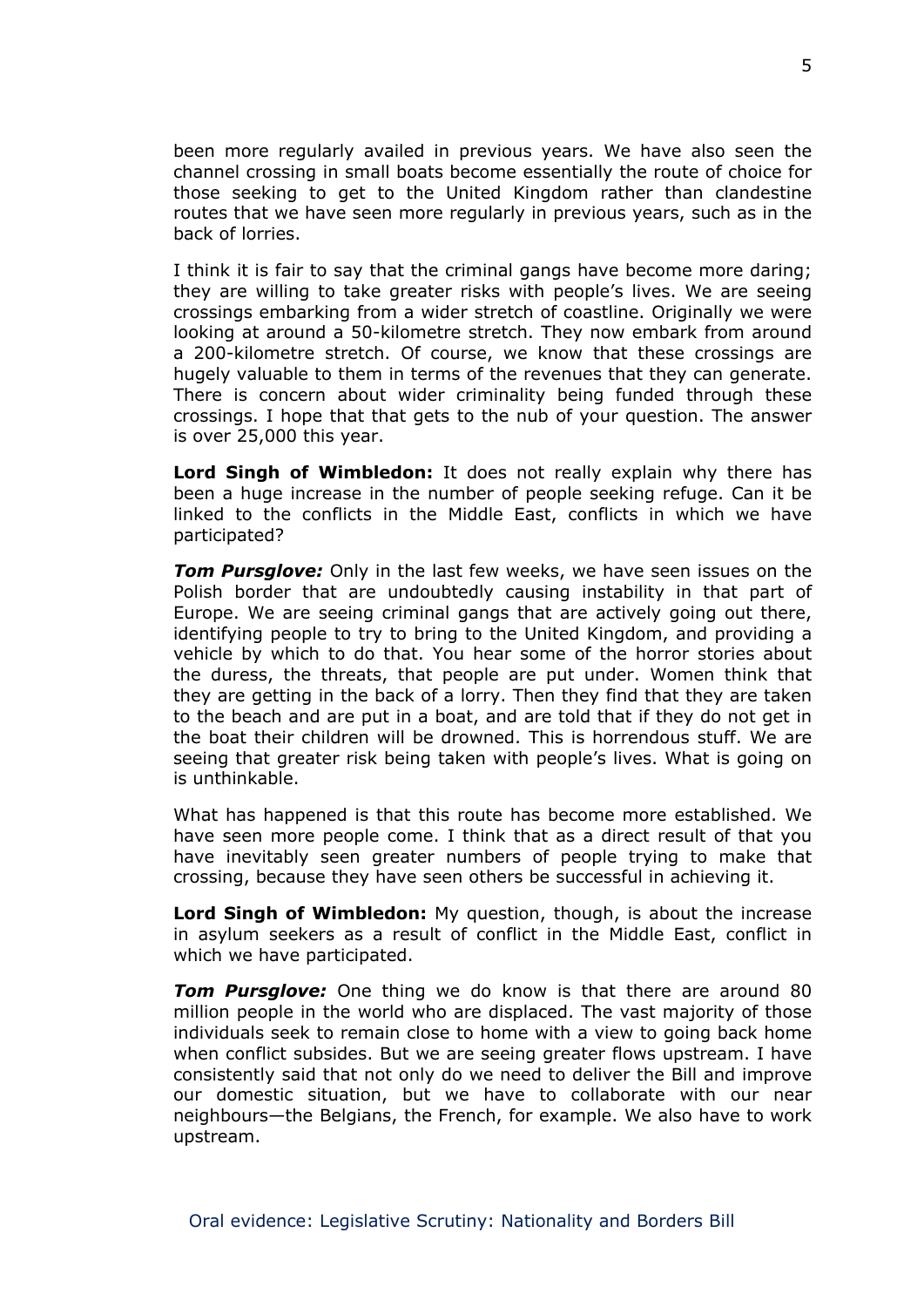We have to continue to provide help and support in the region in the way we have in the past, and we should all be proud of the UK's contribution in those areas of humanitarian crisis and conflict, because that has a direct effect on the number of people who are coming. But I genuinely think that the optics of people seeing people making these journeys and being successful in getting here is a magnet, too.

Q39 **Lord Brabazon of Tara:** I am a Conservative Member of the House of Lords. My question concerns pushbacks. The Bill permits Border Force officials, with the approval of the Home Secretary, to take enforcement action, including pushbacks in respect of small boats in the channel. It has been reported that the Government already know that these powers are unworkable in practice. Is this true? Could you tell me a little bit more how you expect to see this power work? If you have a Border Force cutter intercepting a small boat in the channel, it will presumably try to get that small boat to turn round and go back to France. If that boat refuses, what will it do? Presumably it will not open fire.

Is it going to push this boat back physically, in which case you have the serious danger of a marine disaster? On the other hand, if you are on one of these small boats, is not the obvious thing for you to do to scuttle that boat as quickly as you can and then get rescued by the Border Force cutter and taken in relative comfort to England? How will this work?

*Tom Pursglove:* I think it is fair to say that the maritime tactics to which you refer have been signed off by Ministers. We consider that they are safe and legal, and of course it is for operational commanders at sea to make judgments based on their vast experience, knowledge and expertise about the deployment of those tactics at any given time.

I am not in a position to say any more than that in the committee this afternoon, in the same way that I have been unable to say any more about this elsewhere, because to do so would simply provide these evil criminal gangs with more information than we would want them to have about the approach that we take. That would only aid and abet their evil work.

**Lord Brabazon of Tara:** That does not get us very far.

Q40 **Chair:** I appreciate that we only published our report this morning, Minister, and that our amendments on the Order Paper for the Report stage next week only appeared this morning. I know that you will not have had much time to consider our report, or the amendments that our expert legal team have drafted in order to put into effect the proposals in our report after consideration of the evidence that we have received.

Could I just take you through a number of our amendments so that you can indicate whether you are ruling them in, ruling them out or still thinking about them? Could I take you to Amendment 1 in our report, which basically says that, in relation to pushbacks, it "would ensure that enforcement action complies with international maritime law, similar to other enforcement action under Schedule 4A to the Immigration Act 1971"? If you are not planning to be out of compliance with international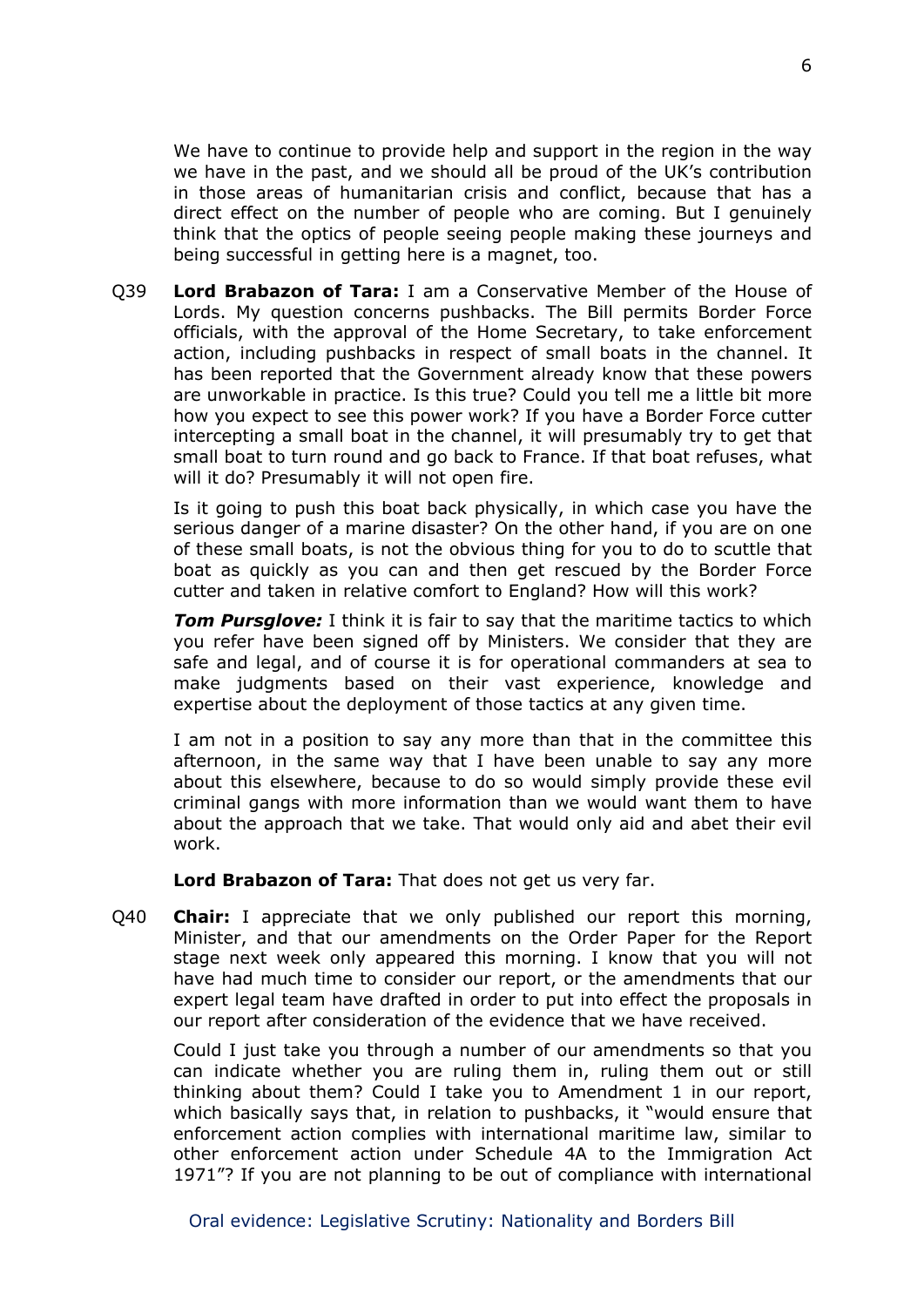maritime law, could you accept that amendment and that it would clarify and reassure people that nothing in this Bill will be at variance with international maritime law?

*Tom Pursglove:* I would obviously like the opportunity to consider your report in its entirety and in the fullness of time. But in relation to international maritime law, I am very clear that we will always act in accordance with international maritime law, and SOLAS operations, for example, will always be carried out where required.

**Chair:** If you are always going to be in compliance with international maritime law, then hopefully you will find no objection to it being put into the Bill with regard to this very controversial new measure.

The next amendment in our report is Amendment 2, which would ensure that enforcement action, such as pushbacks, could not be taken against unseaworthy vessels. I know it is not your intention to cause more danger to lives that are already at risk, so would you be prepared to accept this amendment, which says that pushbacks would not be taken against unseaworthy vessels?

I have heard what you said about not wanting to encourage more people to take to the sea but, bearing in mind the concern, would you say that you are not wanting to put more people's lives at risk, that it is not part of your deterrent approach to put people's lives at risk?

*Tom Pursglove:* I am confident that the operating model already takes proper account of that issue.

**Chair:** If the operational model already takes account of that, then putting it on the face of the Bill would not be in contravention of that, so I would ask you to consider, before next week if you would, whether you are able to accept that amendment.

The next amendment is Amendment 3, which would ensure that the maritime enforcement powers cannot be used in a manner that would endanger lives at sea. I am sure you have no intention of putting these powers into the Bill in order to endanger lives at sea, but I think people would find it very reassuring if that was put on the face of the Bill. Could I ask you to look at that as well, unless you have an initial response?

*Tom Pursglove:* Just in relation to the earlier point that I made, obviously it is for operational commanders at sea to take proper decisions, taking full account of the circumstances, but again I know that they are mindful of that issue, of course.

**Chair:** But it is for Ministers to decide whether the powers that have been given to them should not be used in a way that endangers lives at sea, and that is an issue for policy and for legislation. We will be considering it next week. Hopefully you will be minded to accept it at that point.

Amendment 4 is another issue about endangering life at sea, and we will go on to Amendment 5 in a further question, so I will leave you at that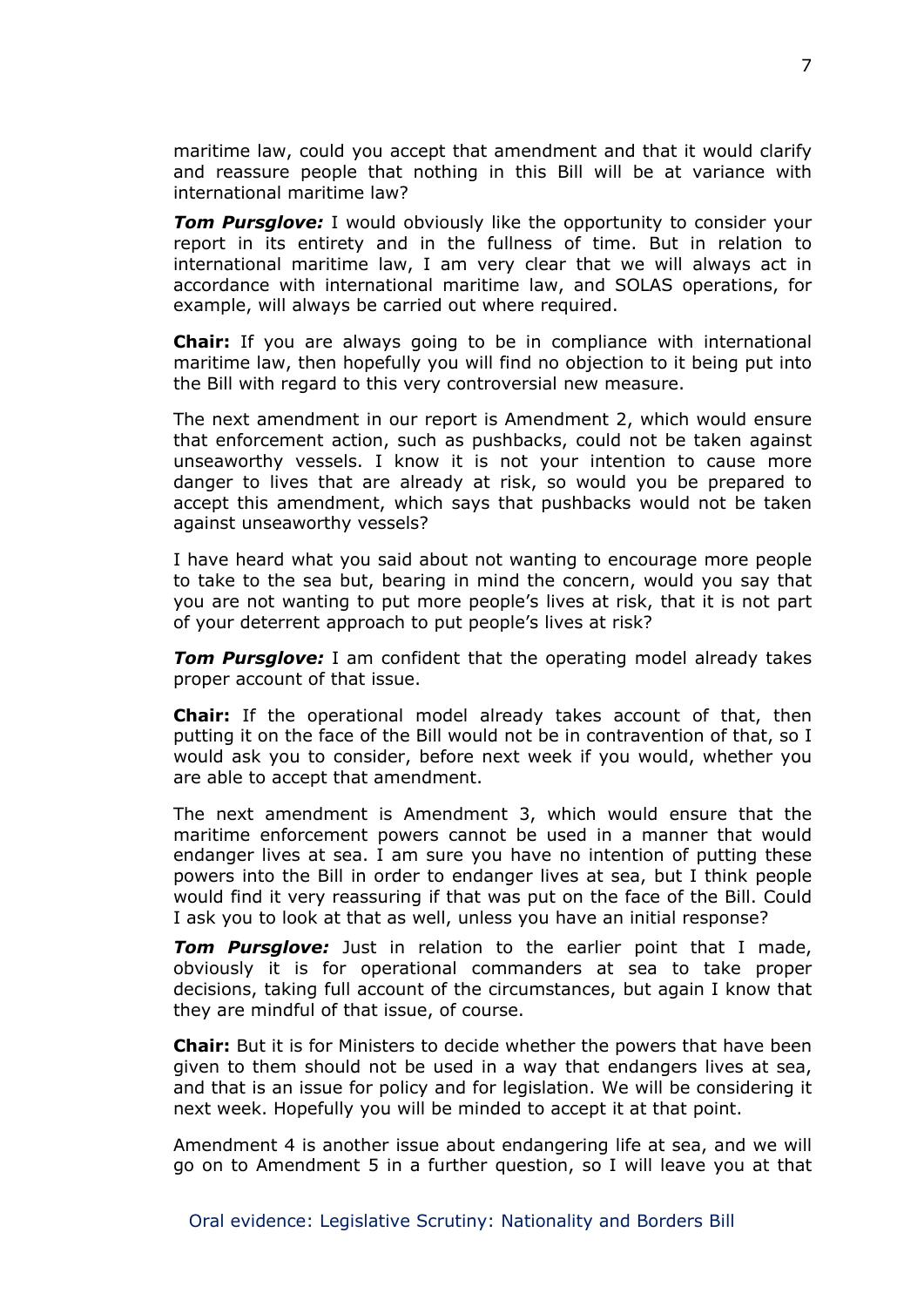point. But thank you for your answers and for your prospective consideration of these amendments.

Q41 **Lord Dubs:** I am a Labour Member of the Lords. The Government's own equality impact assessment acknowledges that increased security and deterrence could encourage asylums seekers to attempt riskier means of entering the UK. If the Bill is passed, what will the Government do to ensure that asylum seekers do not attempt riskier journeys?

*Tom Pursglove:* One thing is absolutely for certain, and that is that the channel crossings that we are seeing are hugely risky and hugely dangerous. As the Chair rightly set out at the beginning of this afternoon's proceedings, we saw that brought into very sharp focus again last week. We are clear that we do not want people to be making dangerous journeys in any context. When I talk about trying to stop these dangerous journeys, I am not just referring to channel crossings. I am also talking to the issue of crossings of the Aegean and other oceans. These are hugely dangerous crosses that people are undertaking at the moment. We do not want to see dangerous crossings of any description or dangerous journeys of any sort.

Clearly fundamental to our policy is the long-standing approach that Governments of both sides, and of course the coalition Government between 2010 and 2015, upheld: the principle that people should claim asylum in the first safe country they reach. That is very much our position. I know there are differences of opinion on that, but that is a long-established principle and one that I think is of real value and real importance in the context of this debate. That would apply to any type of journey. People should not be trying to make dangerous journeys to the United Kingdom through any means.

What we would say, and which I think has real merit, is that if people want to come to the United Kingdom and they require to come to the United Kingdom in order to seek sanctuary, they should do so through safe and legal routes. As I said earlier, we keep those opportunities under constant review, and we obviously respond to emergencies, crises and conflict as those arise, precisely as we have done in the Afghanistan context in recent months.

**Lord Dubs:** Just a quick comment about something you said and then I want to come back to the question. On what you have said, you will be aware that the United Nations High Commissioner for Refugees disputes your assertion about claiming asylum in the first safe country. There is a real difference of opinion there. Could I go back to my question? My question was: what will the Government do to ensure that asylum seekers do not attempt risky journeys? We do not want them to attempt risky journeys. What are the Government going to do about it?

*Tom Pursglove:* As I say, there is a difference of opinion with the UNHCR on this matter, but we are absolutely confident that the provisions in this Bill are compliant with our international obligations, and we will continue to act in accordance with them. We want to stop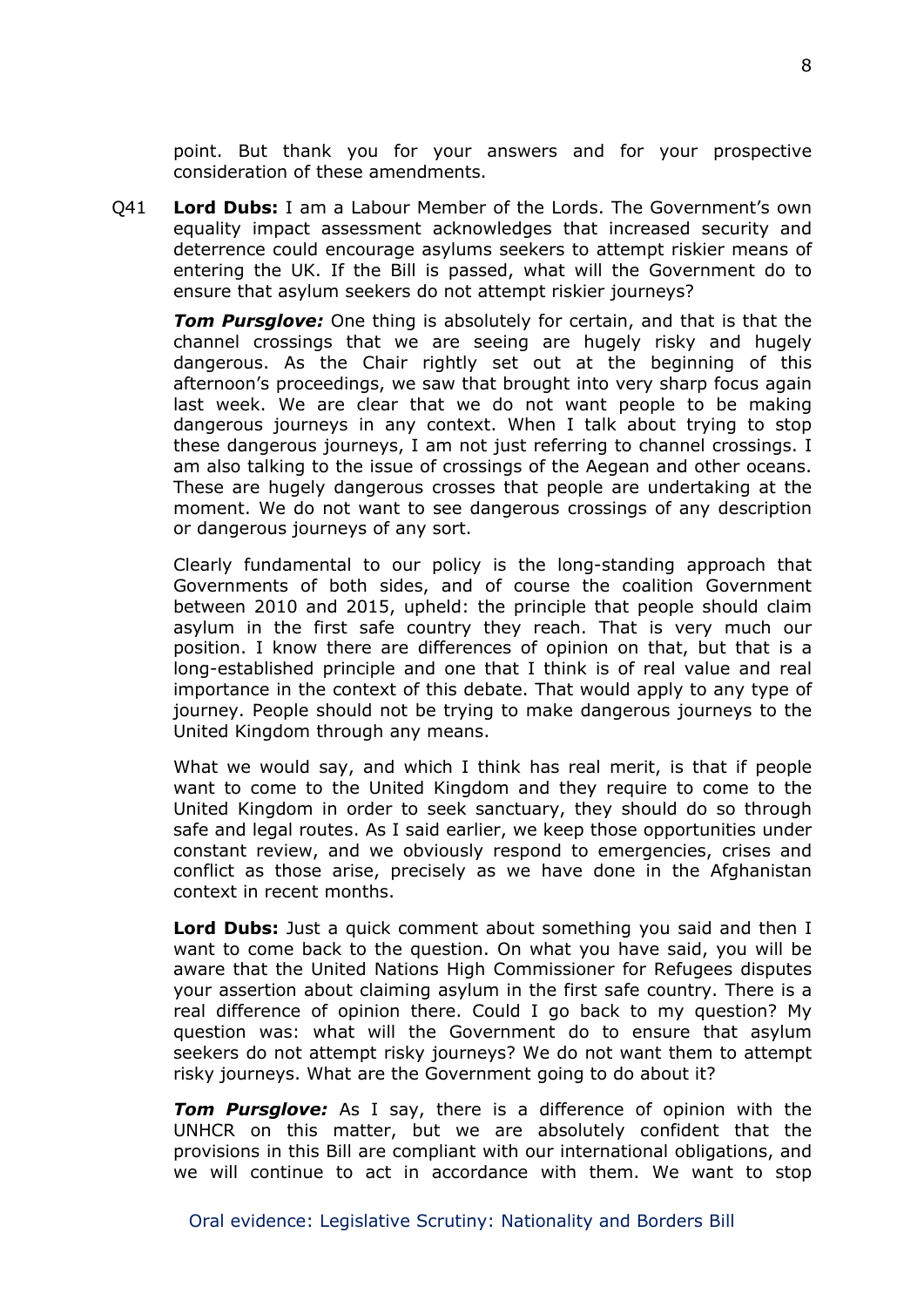dangerous journeys, full stop. That has to be the objective of any Government at any time. That is the objective that we are working towards. That is where our collaboration with our neighbours comes into its own. That is so important.

That is where some of the measures in the Nationality and Borders Bill, for example on the checking of vehicles, are essential. We think it is important that the obligations on hauliers are strengthened to make sure that those checks are being carried out. We need to continue to deepen our co-operation with our French partners in particular, but also with the Belgians and other European neighbours, because these matters do not sit in isolation. No one country on its own can resolve the gravity of the challenges that we face at the moment. That applies to all illegal migration of any route.

We of course think that the channel crossings in particular are extremely dangerous, and we believe it is essential, it is a priority, that those are stopped. But we are also not taking our eye off the ball when it comes to other routes that perhaps have not been as commonly availed of of late but which, as things get back to normal post-Covid, will perhaps become more regularly used again. We have to look at this in the round. I think you raise an important point and it is something I am very mindful of.

**Lord Dubs:** I am forced to the conclusion that the answer to the question, "What will the Government do?", is not much, as far as I can tell, beyond talking to the French.

*Tom Pursglove:* I disagree with that. There is, for example, the work that we have done with the UNHCR, as I set out earlier. We work in the region and take the most vulnerable people. That is very important in all this, because that stops people feeling that there is a need to make these dangerous journeys in the first instance.

I would argue that the sort of collaboration that we have with the French in particular, and obviously the long-standing agreement on the juxtaposed controls, which have undoubtedly added value since the introduction of those measures in the early 2000s, needs to be deepened in order to make sure that we continue to tackle these challenges head on, because we do not want people risking their lives through any sort of dangerous journey to the United Kingdom, particularly when you think that nobody needs to make those journeys to be in safety.

It is perfectly possible to be in safety within a European country. France, Germany and other European countries have safe asylum systems. We must collaborate. We must work with them. I am mindful of the pressures, but nobody needs to get in a small boat, for example, or any other clandestine means to get to the United Kingdom in order to be in safety.

Q42 **Joanna Cherry:** I am the Scottish National Party Member of Parliament for Edinburgh South West. Just before I ask you my main question, I just want to ask a follow-up question to what Lord Dubs was asking. Clearly

Oral evidence: Legislative Scrutiny: Nationality and Borders Bill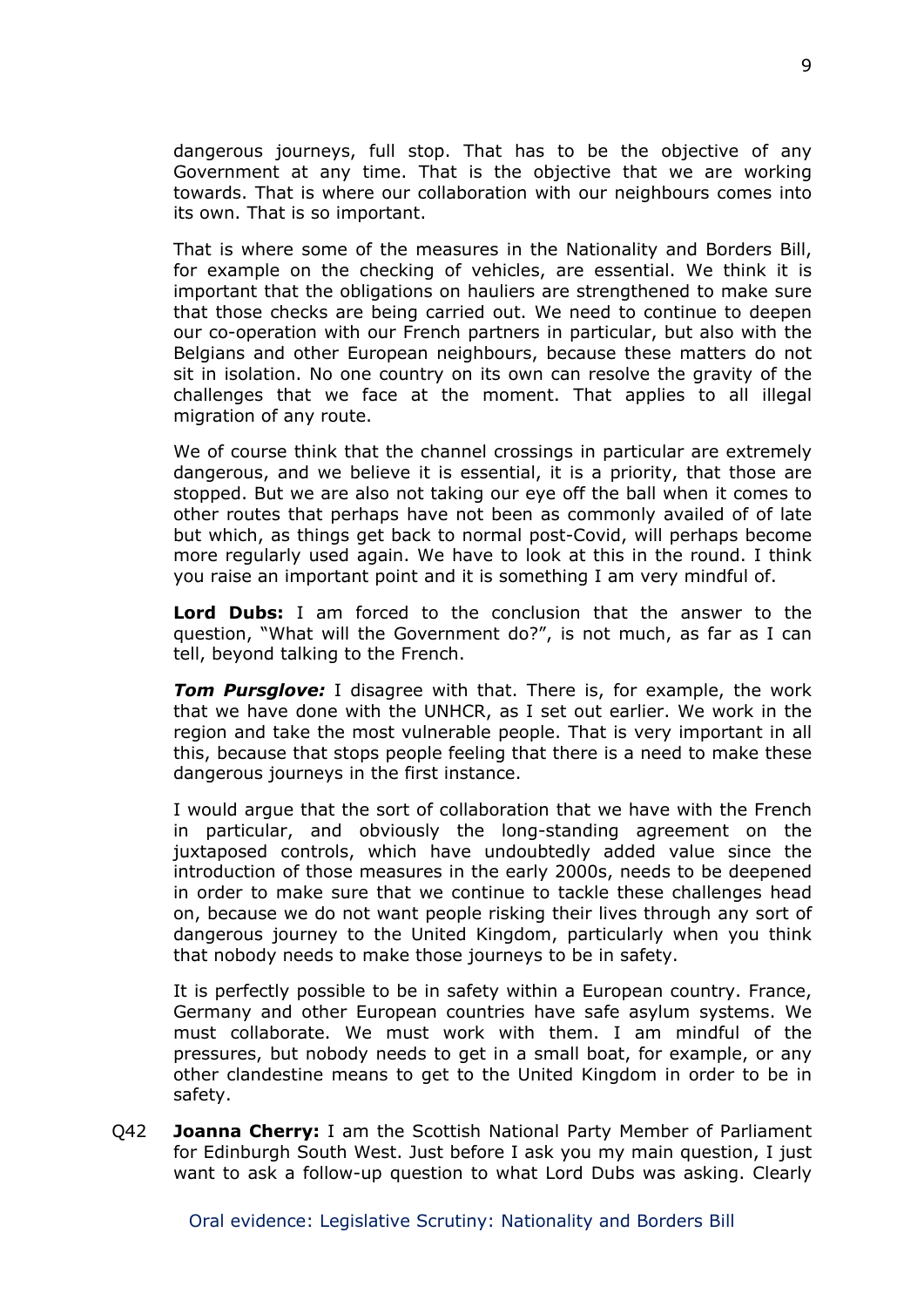you acknowledge at least that there is legal dispute about whether it is correct that people must claim asylum in the first safe country they get to. But if you are right about that, would it not put a very unfair burden on Italy and Greece, because most people who arrive in Europe wash up on the shores of Italy and Greece? Why should the Italians and the Greeks take all the asylum seekers? Why should they not be shared more fairly across Europe, including the United Kingdom?

*Tom Pursglove:* I think it is right that we collaborate with our partners and look at what more we can do. We keep under constant review the appropriateness and the nature of the collaboration that we have in place. You will note the clear position that was set out in the Prime Minister's letter to President Macron last week, in which obviously mention was made of a returns agreement but also the recognition that we may need to look at what we can do on this side of the channel to relieve some of the pressures that they are facing. There is a recognition in government that in order to tackle these challenges you have to collaborate, and there has to be that constructive working in the round.

As I say, I would argue very strongly that nobody needs to get into a small boat in order to seek safety. This is a long-established principle that is widely accepted in the international community. It is one that successive Governments in this country have sought to uphold, and I think it is right that it remains a fundamental plank of our approach to these matters.

#### **Joanna Cherry:** What principle is that?

**Tom Pursglove:** The principle that people should seek asylum in the first safe country they reach.

**Joanne Cherry:** You are quite happy for all these people who end up in Europe to stay in Italy and Greece—that is what you are basically saying—because that is the first safe country they reach, so that is the country they should stay in.

*Tom Pursglove:* I would argue that this country has and continues to make a very significant contribution to the global effort to resettle vulnerable people who are seeking sanctuary from persecution or conflict around the world. I genuinely believe, and have always believed, that it is right that our effort is predominantly focused on taking the most vulnerable people from camps in the region, for example. I think that is the right approach, because we must disincentivise dangerous journeys at every turn.

We must always keep under review, and work with our neighbours on trying to assist them in, relieving some of those pressures. For example, part of the French collaboration that we have in place at the moment is supporting some of the accommodation centre provision in France, because we know that, by supporting that, people are more likely to apply to be part of the French system. It shows what can be achieved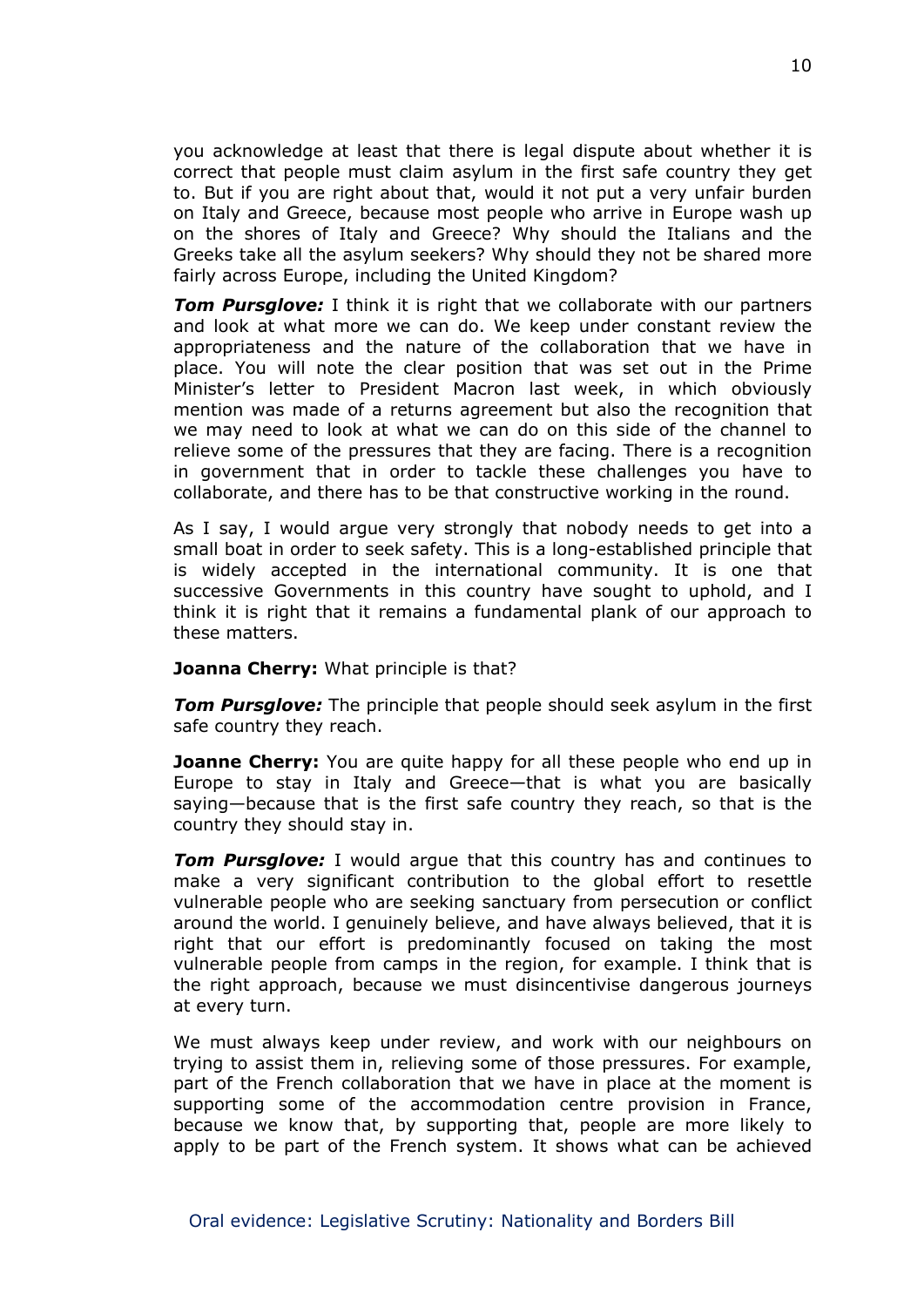when you collaborate, and we are of course supporting that work, which is relieving some of the pressures on the French system.

**Joanna Cherry:** I want to ask you something concrete about collaboration with the French in a minute, but it seems to me that what you are saying is, yes, the United Kingdom will take people under the vulnerable refugee resettlement schemes, but, as far as we are concerned, asylum seekers should just stay in the first safe country they reach; we will not be taking any of them. Is that your position?

*Tom Pursglove:* My position is very clear that nobody should be making dangerous journeys to get to the United Kingdom, and for me that preservation of life is the fundamental principle.

**Joanna Cherry:** I think you would accept that the concept of asylum seeker exists. So your position seems to be that, in so far as there are asylum seekers, they should stay in the first country they pitch up in, which I think you have accepted is usually Italy or Greece.

*Tom Pursglove:* They point I would make is that nobody needs to make a dangerous crossing to reach safety. That is the fundamental thing front and centre in my mind on these matters.

Q43 **Joanna Cherry:** On that point, one organisation called Donate4Refugees that gave evidence to this inquiry suggested that the best way to prevent traffickers using small boat crossings, and the best way to save lives and to prevent the loss of life in the channel, would be to provide an alternative legal route for asylum seekers by enabling asylum seekers who are in France to claim asylum to UK officials at the UK border on French soil and to complete the first stage of their application in France. If their initial application for asylum is accepted by the Home Office in the UK, the Home Office could transfer them here on regular transport to go through the normal asylum process. Have the Government considered that option?

*Tom Pursglove:* I think perhaps you or one of your colleagues asked the Home Secretary about this last week.

**Joanna Cherry:** I did ask the Home Secretary about it.

**Tom Pursglove:** I think she gave you a categorical answer on that point.

**Joanna Cherry:** I will tell you exactly what she said. She said that it was not something the British or the French Government would entertain. I want to know why you would not entertain it. Why would you, the British Government not entertain it, and have you asked the French if they would entertain it?

*Tom Pursglove:* My primary concern about that suggestion—I have now made this point repeatedly, but it bears repeating again—is that I do not want to see people making dangerous journeys wholesale. That does not just apply to the channel; that applies more generally right from source. I do not want to see people making dangerous journeys, and the biggest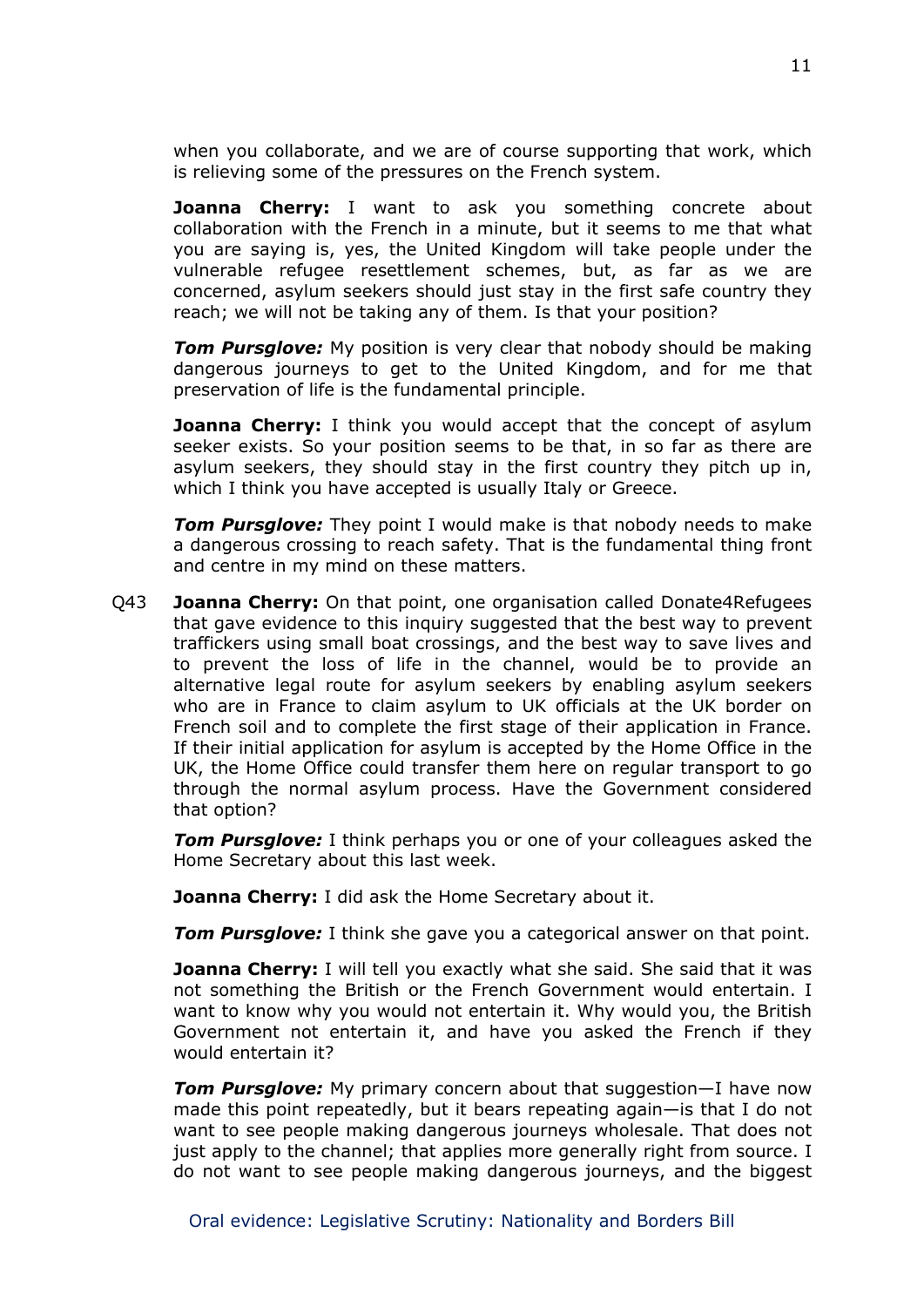pitfall to that policy suggestion, in practical terms, is that all that avowing that facility does is encourage people to make dangerous journeys in order to get to France, for example.

**Joanne Cherry:** Have you ever put this suggestion to the French Government?

*Tom Pursglove:* I have not, in the time I have been—

**Joanne Cherry:** Not just you, but has the Home Office explored this possibility with the French Government?

*Tom Pursglove:* Not that I am aware of.

**Chair:** Could we ask Mr Hobbs whether he is aware of whether this has been put to the French Government, who the Home Secretary said would not entertain it?

*Dan Hobbs:* There have been a range of discussions with the French across all the options—policy and operational—in the context of small boats. It is my understanding that the French share the view that the Minister just alluded to—that they are not interested in opening such a facility in northern France, because this is about illegal migration not just across the channel but across the Mediterranean. There are legal and safe routes to the countries that host the most, which are the first safe country. Our resettlement has focused on Lebanon, Turkey and Jordan rather than safe European countries. I think the French position to date has been that they do not wish to see that operation.

**Joanne Cherry:** Let us just be clear exactly what has happened here, because the Home Secretary told me that it was not something that the British or the French Government would entertain. Have the British Government entertained it, and have the British Government put it to the French? Yes or no?

*Tom Pursglove:* We can only refer you to the answers that we have already given. I would again—

**Joanne Cherry:** You are suggesting that it might have been discussed. It is quite simple, because it seems to me that if the Home Secretary says that it is something the British Government would not entertain, she has probably not put it to the French because she would not entertain it, so why would she put it to the French? But then she goes on to suggest that the French would not entertain it, so how does she know that the French would not entertain it if she has not put it to them? It is not just Donate4Refugees who are suggesting this. A number of expert agencies who work with asylum seekers have suggested this, and there is at least one amendment down next week proposing a scheme similar to this.

I am just keen to explore exactly what is meant by this, in the way I could not in the Chamber because I only got one question. Have the British Government entertained it, and, if so, have they put it to the French? Those should be quite simple questions to answer. If you cannot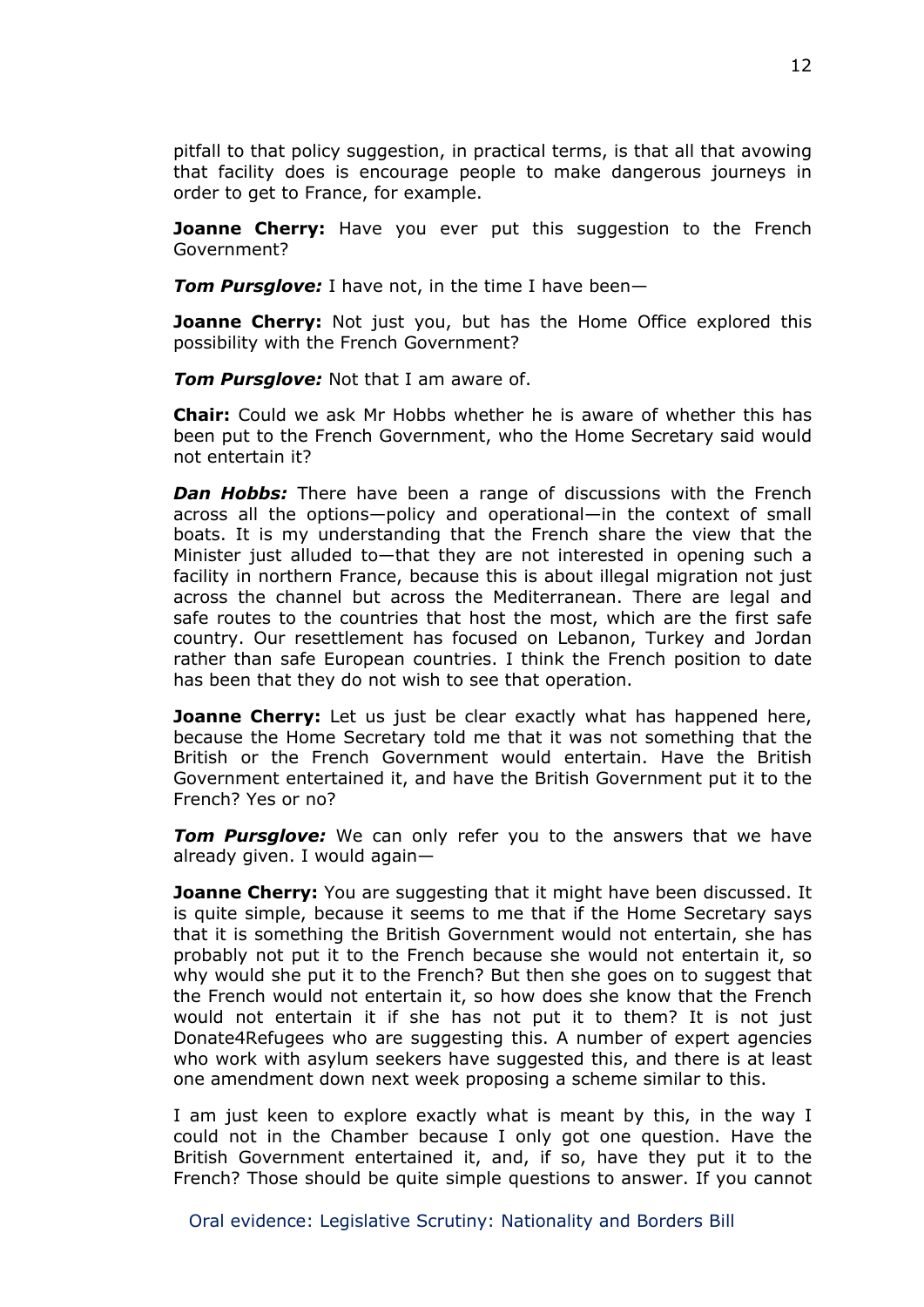answer them today, perhaps you can check and write to us about it, because we would like to know before next week, before the relevant amendment is discussed in the Chamber.

**Tom Pursglove:** I will very gladly go away and make some inquiries on this. I entirely appreciate the sincerity with which you make the suggestion, but the flaws that I have alluded to would be a barrier to doing that, both from our perspective but, in all likelihood, also from a French perspective. But I will very gladly take away your question.

**Joanne Cherry:** The flaws you allude to are based on the assumption that if you create schemes like this they become a pull factor. You will be aware that many committees of this House have taken evidence suggesting that these pull factors are not nearly as significant as your Government suggest they are.

*Tom Pursglove:* I think it is fair to say that that would act as a pull factor.

**Joanne Cherry:** That might be your opinion, but I am interested in what the evidence—

**Tom Pursglove:** You are obviously expressing yours, and that is the nature of—

**Joanne Cherry:** I am not actually expressing my opinion. I can refer you to the evidence, if you like, and perhaps we can continue this discussion in writing.

*Tom Pursglove:* Mr Hobbs would like to come in on this.

**Dan Hobbs:** Just on the evidence on the pull factor, if we go back to when we cleared the Calais Jungle in 2016, there was talk then that the UK would take significant numbers of children. Overnight, we saw the number of unaccompanied children in northern France double overnight, and that was on the basis of press reporting, not a government commitment.

**Joanna Cherry:** You solved that problem by not taking the children you promised to take. Is that not what happened?

*Dan Hobbs:* I will let the Minister answer on that, because I do not think there was a promise to take the number, but that is a separate issue. In terms of evidence, in the past when announcements have been made, not by the Government but by the press, that indicate that the UK was changing its position, we saw a doubling overnight of unaccompanied children in northern France. So there is some evidence that those things do drive different migrant behaviour.

**Lord Dubs:** On that last point, I was not aware that they had doubled overnight. I used to go to Calais quite often, so this is totally news to me. If you have any evidence that they doubled overnight, I would be interested in it.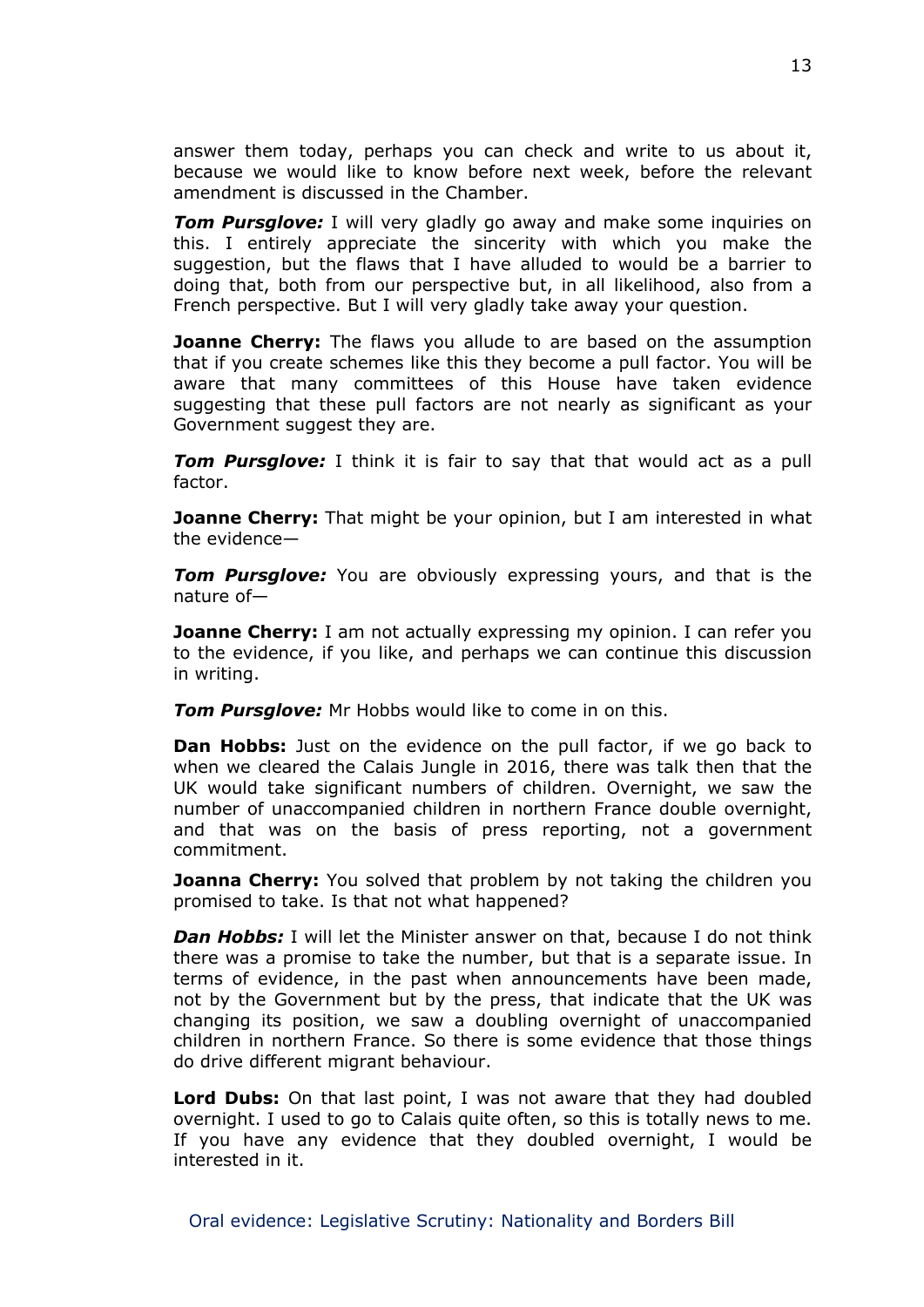In answer to Joanna Cherry's point, Minister, we had at least a couple of schemes with a process of identifying children, mainly in northern France but also some on the Greek islands—one under the amendment I got through, and one under the Dublin III treaty, whereby children were identified and came here. Although it was not quite done legally the way Joanna Cherry suggests, it was a pretty similar process. It seemed to work and then the Government stopped it.

*Tom Pursglove:* Obviously I was not the Minister at the time of those debates and, in that sense, I have come to this issue fresh. But it is my understanding that Parliament made a one-off commitment to take up the scheme that you advocated, and of course it is very welcome that over 47,000 grants of protection have been made to children since 2010, which is not an insignificant figure. We are all very conscious of the need and the desire to do right by unaccompanied children in particular. I have huge respect and admiration for the advocacy that you have shown on this issue over many years, and undoubtedly it has made a difference to the lives of many children and young people in this country.

Q44 **Florence Eshalomi:** One of the issues that has obviously been covered in the press is the fact that the Home Office regularly relies on rescue boats, including the RNLI, to save some of the refugees who are out in the sea. The Bill as it stands amends provisions on facilitating breaches of immigration or facilitating those arriving in the UK without a visa, and increases the maximum sentence to life in prison. There is also the specific amendment relating to facilitating people who arrive, and in effect it would criminalise organisations such as the RNLI for carrying out those life-saving activities.

How is this proportionate in the Bill? In a sense, it is unfair in that it imposes harsh sentences on people who are carrying out a job and assisting some of the most vulnerable refugees?

**Tom Pursglove:** I am grateful to you for raising this. That is illustrative of the debates that we had in the Bill committee where Members across the House rightly raised this issue, and as Ministers we have wanted to put this matter beyond doubt. That is why we have introduced a Report stage amendment that deals directly with this issue of SOLAS and the coastguard and the RNLI. It puts beyond doubt that there would not be prosecutions in the event that SOLAS operations were carried out by those individuals, and I hope that all Members will feel able to come together and support that on Report next week.

**Florence Eshalomi:** That covers anyone providing any form of assistance.

*Tom Pursglove:* That clearly covers organisations that are tasked with and work with Her Majesty's Government to conduct rescue operations at sea. One of the key points in all this more generally is that there is a public interest test that is always at play when it comes to prosecutions. Obviously the independent prosecutors always have to weigh up whether it is in the public interest to press ahead with a prosecution, taking into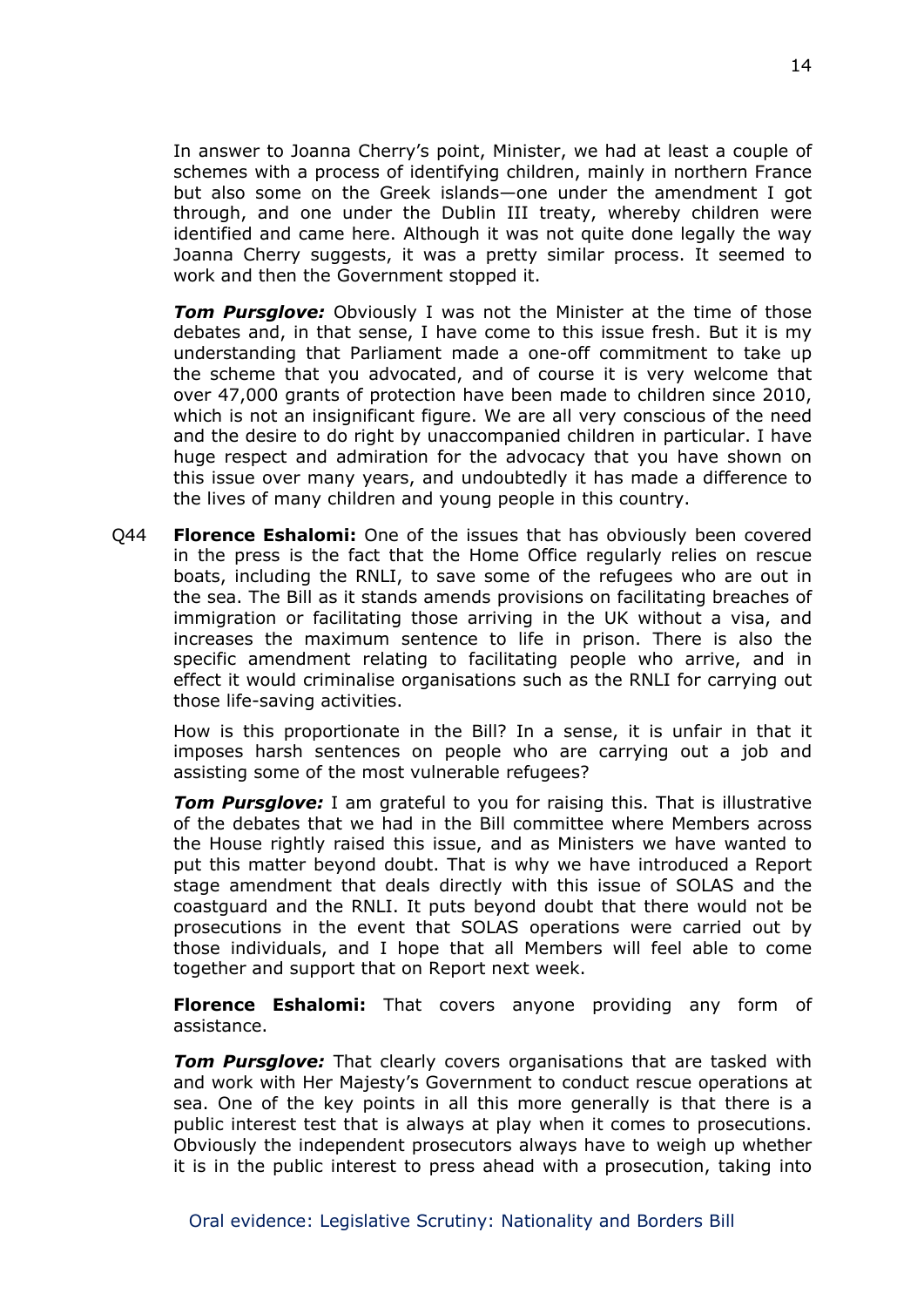account all the factors in any given case. I think that where organisations are working with the Government it is right that they are protected from prosecution, and that is precisely what we are doing in these circumstances.

If, for example, a fishing boat were to come across individuals who were in peril in the sea—Mr O'Mahoney will no doubt correct me on this if I miss anything out—they would engage with the coastguard and pick individuals up, because there is a duty to preserve and protect life at sea. There would then be absolutely no risk of penalty to those individuals, because it simply would not be in the public interest to prosecute on that basis.

**Florence Eshalomi:** Would that exemption also cover rescue operations if, for example, the UK was not the nearest place of safety?

*Tom Pursglove:* Certainly in relation to our territorial seas it is my understanding that this would apply, because those are our waters and it is right that our law governs those waters.

**Florence Eshalomi:** Would that also include an exemption for people who are in the boat and steering it themselves? If one of the people on the boat was hoping to claim asylum in the UK, would that cover them from prosecution?

*Tom Pursglove:* No. But, again, the point that I would make about the entry offences is that our policy is very much targeted towards the evil criminal gangs. It is not targeted—

**Chair:** Minister, there is a vote in the Commons now. We are suspending for 15 minutes.

*The committee suspended for a Division in the House of Commons.*

*On resuming*—

**Chair:** We are starting again. Minister, you were in the middle of a response to Florence Eshalomi. Please complete your answer to her.

*Tom Pursglove:* The point I was making before we went to vote was that the individuals on board one of these small boats would not be performing a rescue.

Regarding the entry offences, unless there are aggravating factors—for example, people acting in a totally unacceptable manner, with violence towards Border Force staff trying to rescue them—we would continue to seek the removal of the individual, should they have no right to be here, rather than to prosecute them, because prosecution acts as a barrier to removing someone with no right to be here. We would not want unnecessary additional barriers.

**Florence Eshalomi:** Thank you. I will leave it there.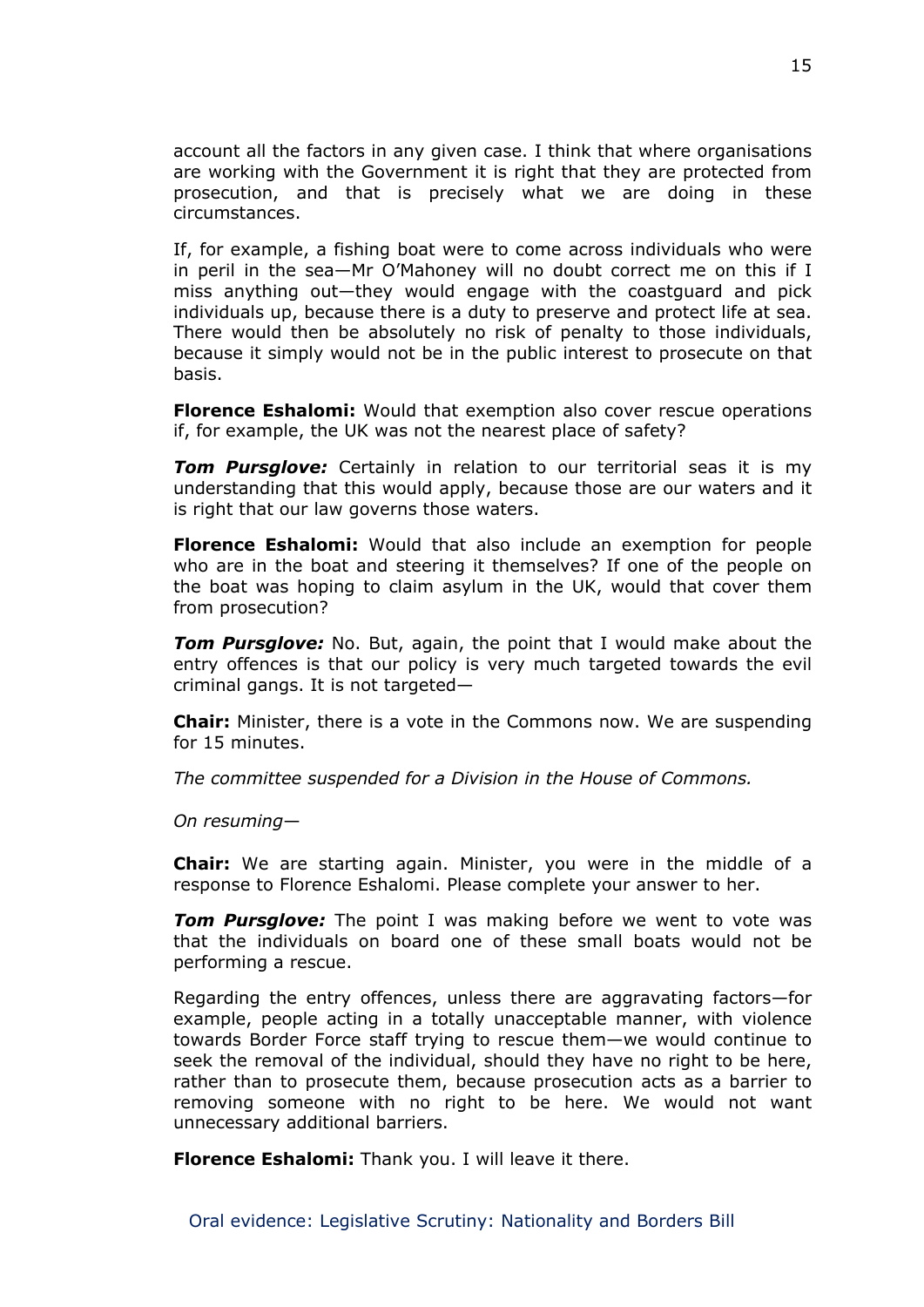**Chair:** You have just answered a question in relation to the point that the Home Secretary has brought forward an amendment, as you mentioned, to ensure that those who are doing it for humanitarian reasons rather than for financial gain and criminal reasons are not caught by the terms of this new criminal offence.

**Tom Pursglove:** Yes. There is a Report stage government amendment dealing very specifically with the RNLI/coastguard issue that many Members across the House have been concerned about.

**Chair:** We had also been concerned about that because of the evidence we have heard. We also drafted and tabled an amendment, but I think the Government's amendment deals with that, so we need not move that amendment. It is a very welcome move that the Government have made, and I thank them for that.

*Tom Pursglove:* Thank you for raising it as a committee.

**Chair:** We will go back to the pull factors when Dean Russell comes back from voting.

Q45 **Lord Henley:** I am a Conservative Member of the House of Lords. The so-called group 2 refugee—one who may have been granted lesser status because they were found not to have come directly to the UK, not to have presented themselves without delay to authorities, or not to have good cause for their unlawful presence—could be denied family reunification rights or have a no recourse to public funds condition attached to their grant of leave. That could interfere with their right to family life, as enshrined in Article 8, or, if they are left destitute, their right to be free from inhuman or degrading treatment, as enshrined in Article 3. What are the Government going to do to ensure that the ECHR rights of group 2 refugees are not breached?

*Tom Pursglove:* As a Government we are very strongly of the view that the measures being introduced through the Bill in relation to differentiation are compliant with international obligations. The detail of differentiation and what that involves for individuals in the two groups will be set out in due course in guidance.

Compliance with our international obligations includes family reunion requirements. It is important to make the point that support would always be provided to individuals who found themselves destitute.

**Lord Henley:** We are waiting for guidance. A lot of us have used that expression in the past when we have been Ministers. When are we going to get that guidance?

*Tom Pursglove:* I cannot give you a definitive timescale at this point, but we are working towards operationalising the Bill. We want to get on and deliver the provisions in the Bill as quickly as possible at the point at which the legislation receives Royal Assent. We recognise the urgency with which these measures are required in order to tackle the challenges we face.

Oral evidence: Legislative Scrutiny: Nationality and Borders Bill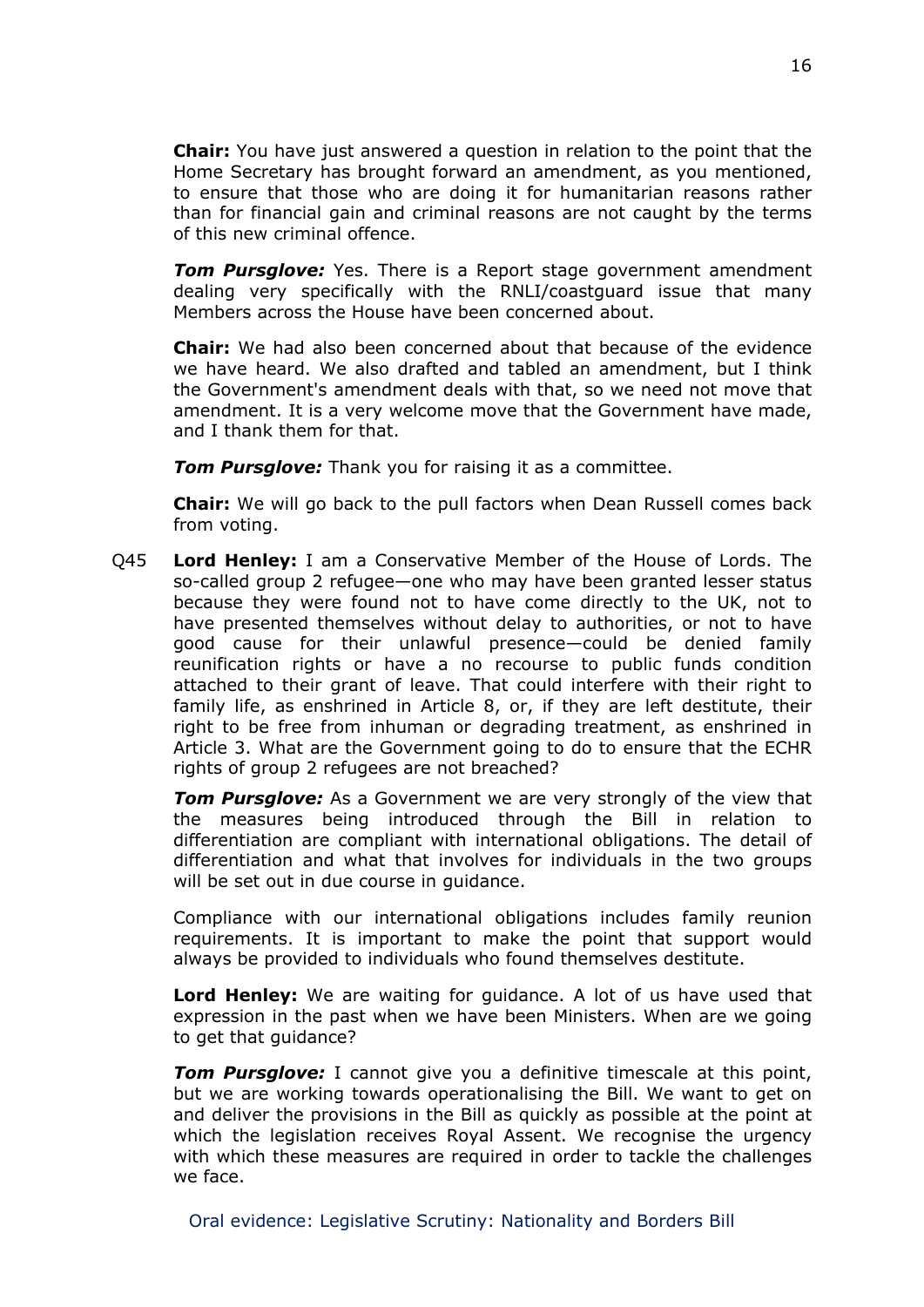There is work going on in the Home Office to work up the background guidance and the Immigration Rules that would inevitably follow on from this becoming law.

**Lord Henley:** The Bill is proceeding through the Commons. Will we see the guidance during the passage of the Bill?

*Tom Pursglove:* I am not sure. Mr Hobbs, it might be worth you saying a bit more about the operationalising of the measures at this point and the work going on in the department on that.

*Dan Hobbs:* This is guidance that goes to our caseworkers and will be published in the normal course of events. As the Minister said, running alongside the Bill, subject to the parliamentary process, we are planning for its implementation. As part of that we will be training caseworkers on the new process, and that guidance will be published in the usual way. Immigration guidance is published on GOV.UK.

Just to come back to what the Minister said, we will be doing that in conformity with our obligations, particularly with regard to the instances you raised in relation to Article 8, and to Article 3 on destitution.

**Lord Henley:** You still have not answered my question. Will we see it during the passage of the Bill?

*Dan Hobbs:* The publishing of the guidance will be a matter for Ministers. It does not normally sit alongside the Bill. It is part of implementation. It is not a Bill product per se.

**Lord Henley:** It is not a Bill product, but it influences how people think about the Bill as it goes through.

*Tom Pursglove:* I have heard your request, Lord Henley, and I will gladly take that away and reflect on it.

**Lord Henley:** If you are wanting to operationalise the Bill it would assist us in observing that operationalisation if we saw the guidance.

Q46 **David Simmonds:** These are the questions that we had not previously considered. Minister, they fall into two areas, one in respect of refugee children and one in respect of refugees more generally.

The UNHCR gave evidence that they thought the Bill was fundamentally at odds with the refugee convention in respect of the differential treatment of refugees permitted by Clause 11, and they talked about a lesser class of refugees. The committee is also aware that time-limited humanitarian protection is not unusual; there are other countries such as Denmark that apply such restrictions. Can you explain in respect of this two-tier approach how the Government reached the conclusion that the differential treatment is compatible with the prohibition on discrimination that is contained in the convention?

Secondly, in particular respect of child refugees, one of the questions that has arisen is how creating a second or lower tier of treatment for a child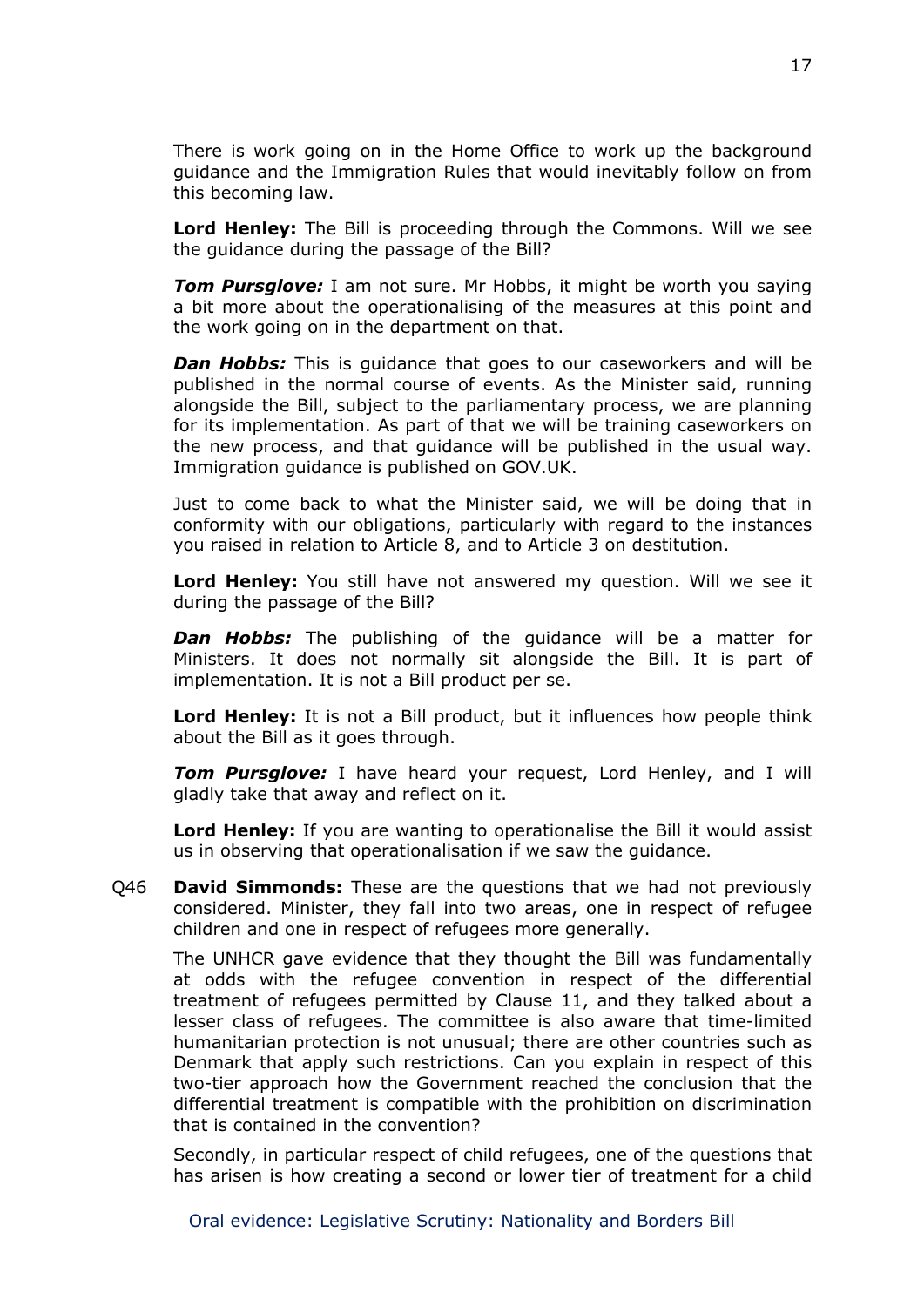refugee could impact on a child's rights and the UN conventions on the rights of a child. There are differing views on this, but can you confirm whether unaccompanied asylum seeking children would be excluded from the effects of Clause 11, the creation of two tiers? Can we be assured that it is compatible with our obligations under the European Convention on Human Rights, or any of the relevant UN conventions?

*Tom Pursglove:* Thank you for your questions. In responding to you I restate the point that we are very firmly of the view that the legislation we are proposing is fully complaint with our obligations under the refugee convention and the European Convention on Human Rights.

At this stage, in relation to the point you raise about children, the position is that we have not ruled that out at this point.

**David Simmonds:** So at the moment we are not clear what the position is in respect of children, but that will become clear in due course. Is that fair?

*Tom Pursglove:* Yes. We will clearly set out the position.

Q47 **Dean Russell:** In the broader context, when we are talking about this topic it is a very sensitive topic and different perspectives are given. Some people think it is very harsh not to want to do everything to open the borders. Others are very concerned about people coming over illegally. One of the things that is often talked about is the pull factor, the idea that people are coming across in illegal boats and then being put in hotels, being looked after really well, going through the welfare system and being given lots of opportunities that some might feel is unfair.

I just want to get your sense of how the Bill will address both sides of that, because there is an incredible need for compassion for people who are going through these awful journeys and being taken advantage of by awful, evil serious organised crime gangs. However, there is also an important need to protect our borders and make sure that we are not creating an opportunity for people effectively to sell the UK, for the serious organised crime gangs to say, "Hey, we'll take you there, and life will be brilliant and the pavement will be gold for you", and to make it show that we do not have these pull factors.

Can you contextualise how the Bill will make a difference on that front?

*Tom Pursglove:* You have really got to the heart of the issue there, Mr Russell, in saying that of course there are some people who argue that we should have no immigration controls whatever, and there are people on the other side of the argument who say that we should have no immigration whatever. Neither of those positions is practical or reasonable.

There are differences of opinion about the way the Bill's measures are presented, and about some of the issues in the Bill, but broadly speaking there are those of us in this House who would argue that there needs to be reasonable and sensible control of our borders that has preserving human life at its core and is compassionate, shows international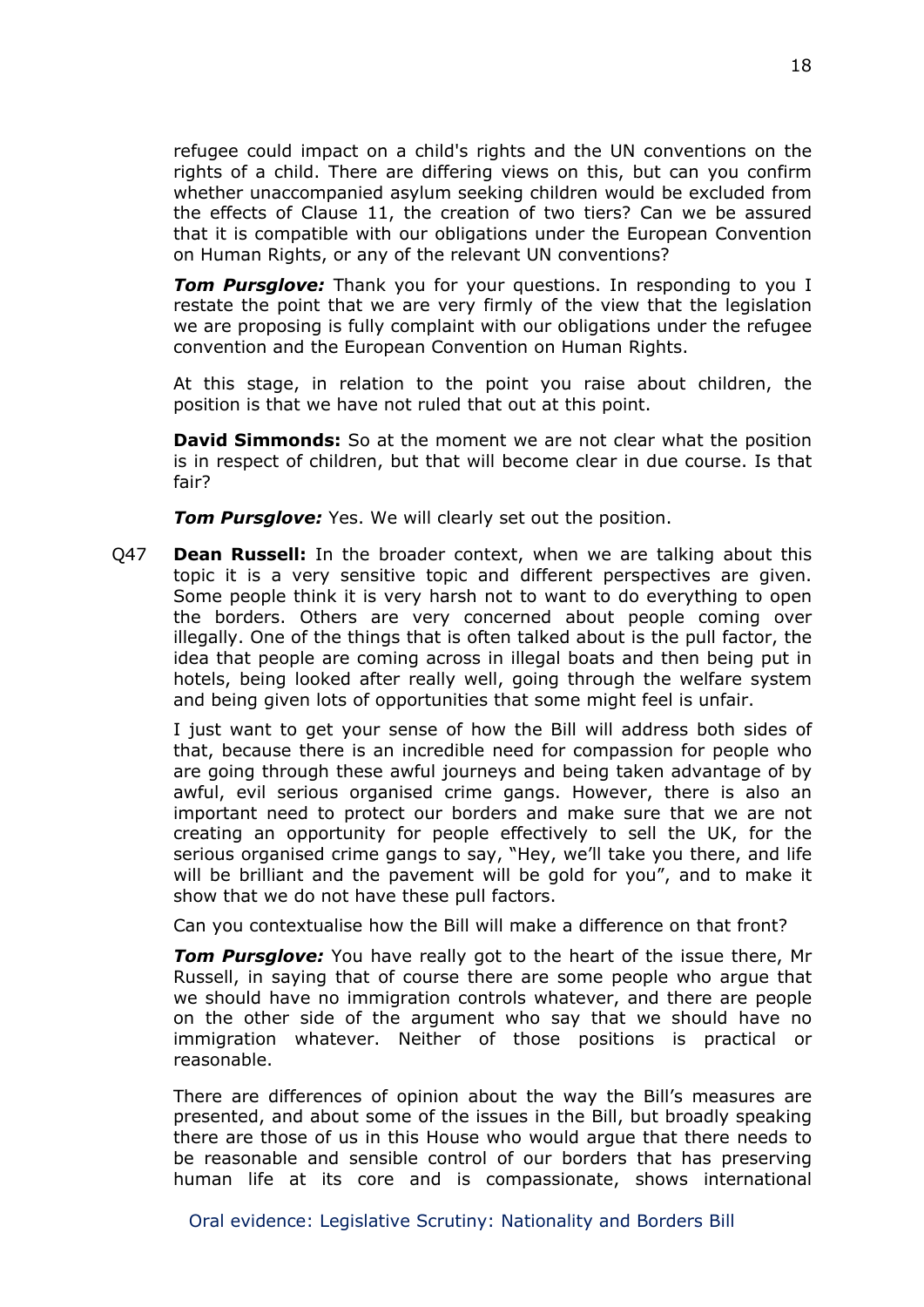leadership, and means that we do right by some of the most vulnerable people on the planet.

One of the key messages I have really tried to get across at all stages of scrutiny of this Bill when I have been speaking to it in the House and in the committees is that it is very important that cases are looked at on a case-by-case basis, that all the circumstances of cases are properly taken into account, and that the system is sympathetic and appropriate in the way it handles vulnerabilities and trauma. Sensitive matters like modern slavery I know are of huge concern to Members across the House. These are matters of the most significant gravity and seriousness.

When we operationalise this Bill, I am very mindful that we need to be sympathetic to that and work very much in a way that is mindful of the individuals and that they are not just numbers on a sheet in the immigration statistics. All these individuals are people with real stories. Some people have been through unthinkable tragedy and hardship, and you hear harrowing accounts in this role. That is why safe and legal routes are so important and why we have to put these evil criminal gangs out of business.

That is why the policy is firm but, I also think, fair. The measures in the Bill are comprehensive in trying to deter people from making dangerous crossings and make sure that the thrust of the policy is directed at the evil individuals responsible for bringing people in small boats across the channel.

The Bill is also trying to put a system in place whereby those who genuinely are fleeing for their lives and who require sanctuary can get the help and refuge in this country that people would expect. That is the leadership Britain has always shown and will continue to show. I want to reassure the committee that all of that is very much at the forefront of my mind as we take this forward.

**Dean Russell:** On that point, would you say the Bill addresses all the pull factors, and is it enough to get the serious organised crime gangs to know that the UK is not the destination that they should be looking at, while also helping people understand that they should not go to those routes to try to get somewhere when there are many other legal approaches that they can take around the world?

*Tom Pursglove:* I want to put these evil criminal gangs out of business wholesale, not just in relation to the United Kingdom but much more widely, because the evil they inflict and the disregard they have for human life is absolutely shocking and appalling, and all in the name of profit.

Pull factors are quite difficult to quantify. It is important to recognise and be clear about that, but I go back to the point that all these individuals who are getting in small boats at the moment are coming from safe France or safe Belgium. There is no necessity to leave those countries in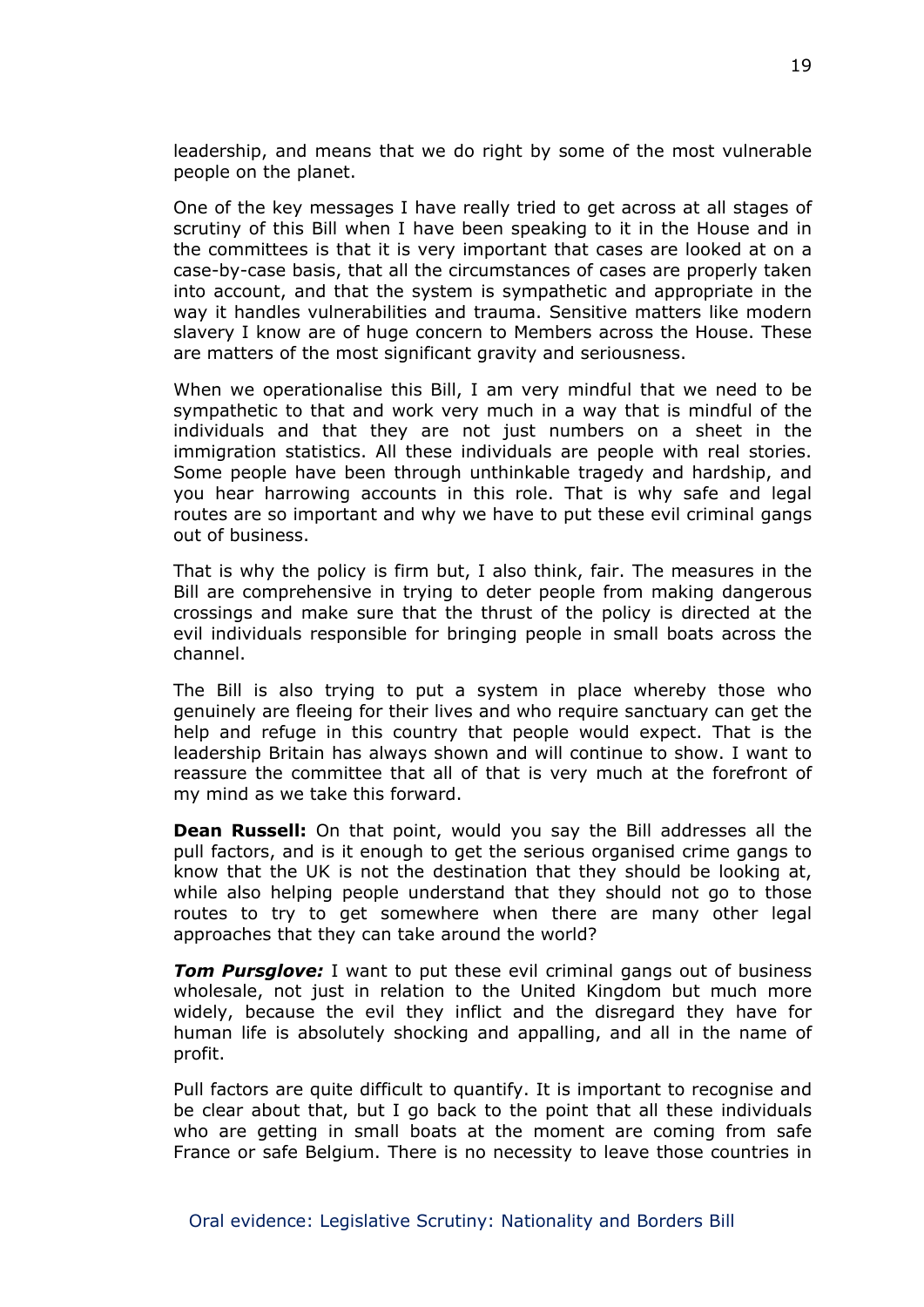a small boat in order to seek refuge and to seek sanctuary. We must always bear that in mind.

Pull factors are interesting, because a lot is said about the French position. One of the things the French have quite openly said in the media is that they regard the UK system as very generous, which they argue attracts people to the French coastline in order to make those journeys. There is, at least anecdotally, an argument there about a pull factor.

As I said in answer to Lord Singh's question at the very outset, the rise in the number of small boat crossings that we have seen, by virtue of the fact that people have seen others managing to get to the United Kingdom in these small boats, has undoubtedly meant that more people have embarked to get to the French coastline to make those journeys, because they have seen others being able to get here. When they have got here, because of the nature of the broken asylum system that we are trying to fix through this Bill, people who have no right to be here are here for far longer than any of us would like. We have to fix that, and we have to sever the link between people thinking that getting in a small boat and getting to the United Kingdom guarantees that you will stay here.

Q48 **Joanna Cherry**: You seem very confident about these pull factors, Minister. If that is the case, why is the Home Office refusing to release its evidence on whether these pull factors play a part in bringing asylum seekers to the United Kingdom?

*Tom Pursglove:* We have said that we will publish the economic impact assessment. I have made that undertaking in the House, and that is something we will do.

**Joanna Cherry:** That is the economic impact assessment, but is it not the case that you got a freedom of information request earlier this year asking you to publish evidence to support your claims on pull factors? In your response, dated 28 October, the Home Office said that the material could not be disclosed because it was "likely to inhibit the free and frank provision of advice and the free and frank exchange of views for the purposes of deliberation".

*Tom Pursglove:* I think it is right that at the point at which Ministers are formulating policy they are entitled to have that advice and to be able to look at all these matters appropriately and sensitively, so I support that position outlined in response to that freedom of information request.

As I say, the challenge of pulls factors is very complex, but I think the examples I have given, albeit it anecdotally, do demonstrate the nature of the sorts of pull factors that are arguably leading people to make these small boat crossings.

**Joanna Cherry:** If you wanted to convince Members of Parliament that the rather extreme measures in this Bill are necessary, would the sensible thing to do, if you had evidence of these pull factors being a significant factor, not be to release the evidence to us so that we could

Oral evidence: Legislative Scrutiny: Nationality and Borders Bill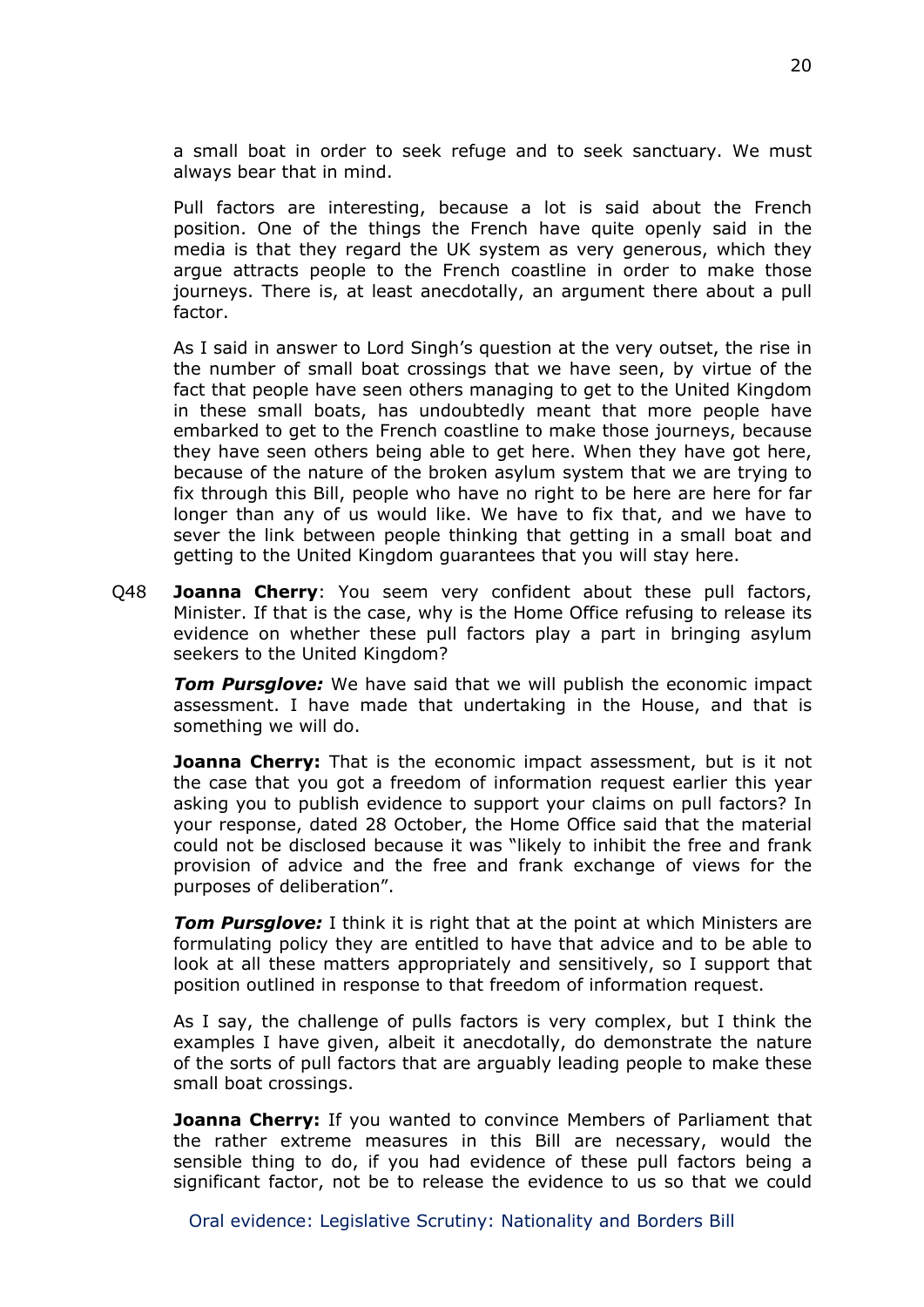make up our minds for ourselves?

**Tom Pursglove:** Ms Cherry, you will know that I am always keen to try to persuade you of the merits of my arguments, but the position is as per the one set out. I have given the committee some colour this afternoon with the arguments on pull factors, and that speaks to the nature of the challenge that we are currently grappling with. Ultimately, we have to render this channel route unviable and, as I say, sever the link between people thinking that they can get in a small boat on the French coastline and get to the United Kingdom and inevitably end up staying in the UK.

**Joanna Cherry:** Previous Home Office research into asylum seekers' decision-making appeared to undermine the pull factor argument for harsher policies. It said, "They"—that is asylum seekers—"are guided more by agents, by the presence or absence of family and friends, language and perceived cultural affinities than by scrutiny of asylum policies or a rational evaluation of the welfare benefits on offer".

If that was the previous conclusion of Home Office research, do you not think it would be helpful to publish your latest research if it contradicts that?

*Tom Pursglove:* As I say, we will publish the economic impact assessment in due course but, as I have now said repeatedly, it is very difficult to quantify what are complex pull factors. They often vary in individual cases, from individual to individual, by the nature of everybody's own lived experience and story. I have alluded to some common themes that speak to the nature of the pull factor that is undoubtedly drawing people to come to the United Kingdom in the way I would argue we should all be so concerned about.

**Joanna Cherry:** Will this economic impact assessment cover all the pull factors that you say are in play, or just the economic one?

**Tom Pursglove:** As I say, you will have the opportunity to see the economic impact assessment when it is published.

Q49 **Joanna Cherry:** We had evidence from Raza Husain QC, who told us that the non-penalisation, criminally and administratively, of those who arrive irregularly is at the very core of the refugee convention, meaning that the refuge convention makes it absolutely clear that those who are signatories to it should not be criminalising or administratively penalising those who arrive here irregularly.

Can you explain to us how the Government have concluded that criminalising arriving in the UK without a valid entry visa under Clause 39 of the Bill—when there is no visa available to claim asylum, as we discussed earlier—is compatible with our obligations under the refugee convention?

*Tom Pursglove:* We are very clear that differentiation is not a penalty. We are using the criteria in Article 31 of the convention as the basis for the legal framework to differentiate, but the intention is not to penalise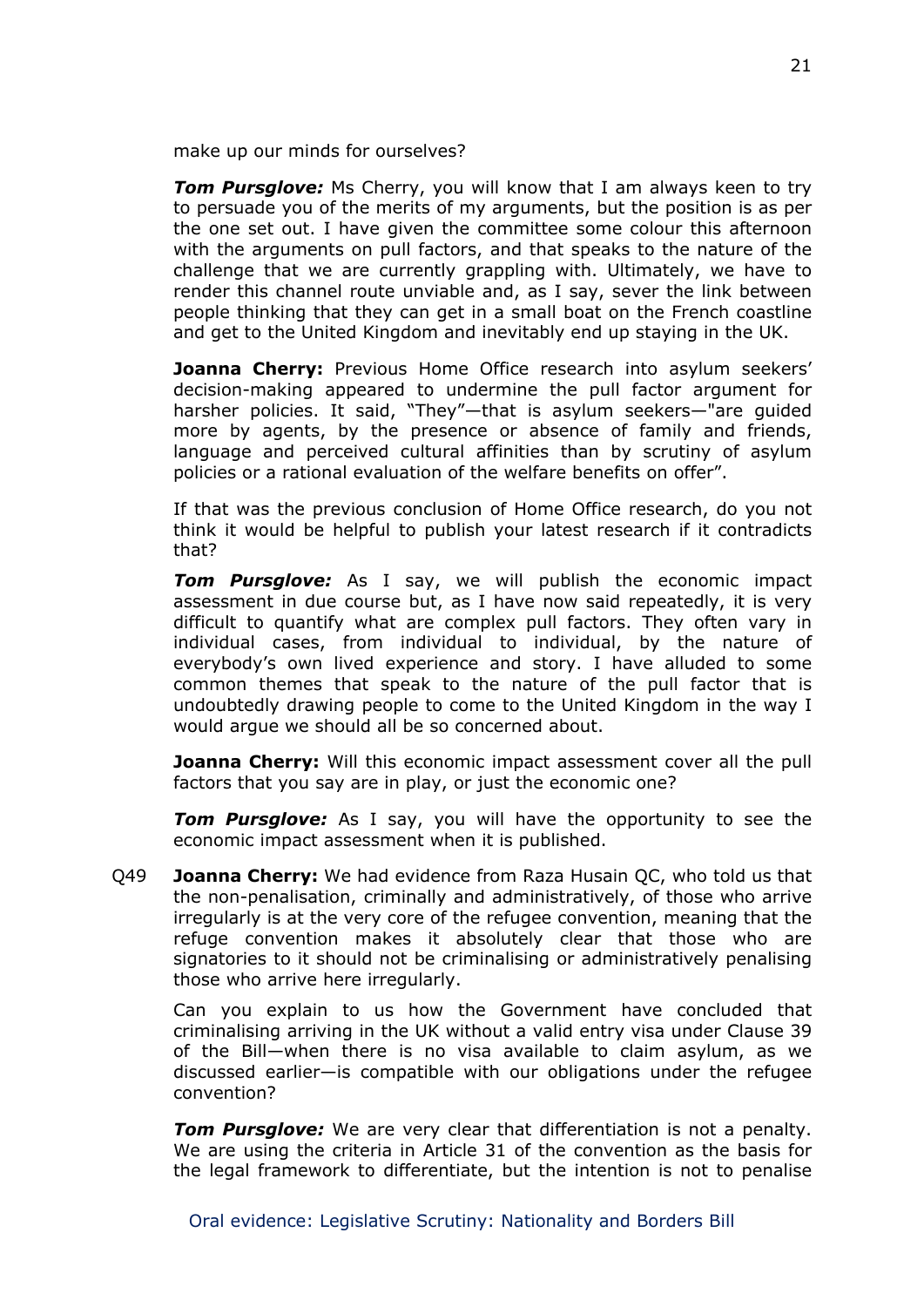refugees. In any event, our position is that it does not. The purpose of this is to discourage asylum seekers from travelling to the UK other than via safe and legal route.

It aims to influence the choices that migrants may make when leaving their countries of origin, encouraging individuals to seek asylum in the first safe country they reach after fleeing persecution, avoiding dangerous journeys across Europe. I recognise that you and I perhaps disagree on that matter quite profoundly, but it is, as I have said now several times, a fundamental plank of the way successive Governments in this country have approached these matters, and it is as relevant now as it has been then.

Q50 **Angela Richardson:** My question is on deprivation of citizenship. Clause 9 of the Bill would allow the Secretary of State to deprive an individual of their citizenship without notice in certain circumstances, including where "it would for any other reason not be reasonably practicable to give notice or … in the interests of national security", foreign relations, "or … the public interest". In practice, this prevents the affected individual from exercising their right of appeal, given that they have no knowledge of this decision to deprive them of their citizenship.

Are you able to explain how you consider this to be compatible with the right to a fair trial as enshrined in Article 6 of the European Convention on Human Rights?

*Tom Pursglove:* I am really grateful for the question, which is very topical and has attracted some interest in recent days. I have been very troubled by some of the misinformation that has been peddled about this issue that has genuinely caused real concern to people in our country.

What we are talking about here is high-harm individuals, for example terrorists, who disappear or perhaps go to ground and who the Home Office is unable to make contact with but for whom we have legitimate grounds by which to deprive them of their citizenship on the grounds of national security, for example.

The idea that this measure is targeted at the normal man or woman in the street is completely wrong and false, and it is irresponsible for individuals to go around peddling that information. A key point is that if such an individual were to come back on to the Home Office's radar and make contact, they would be able to exercise their appeal rights in the normal way. This is very much geared at ensuring national security.

**Angela Richardson:** Other than these high-harm individuals who pose a threat to national security, are there other types of circumstances or people who could caught up with this?

*Tom Pursglove:* The bottom line here is that we cannot deprive someone or leave someone's status on conducive grounds, but we can if someone has gained that status fraudulently. Those are the only circumstances beyond that. As I say, this is very much aimed at highharm individuals where we genuinely have very grave concerns about

Oral evidence: Legislative Scrutiny: Nationality and Borders Bill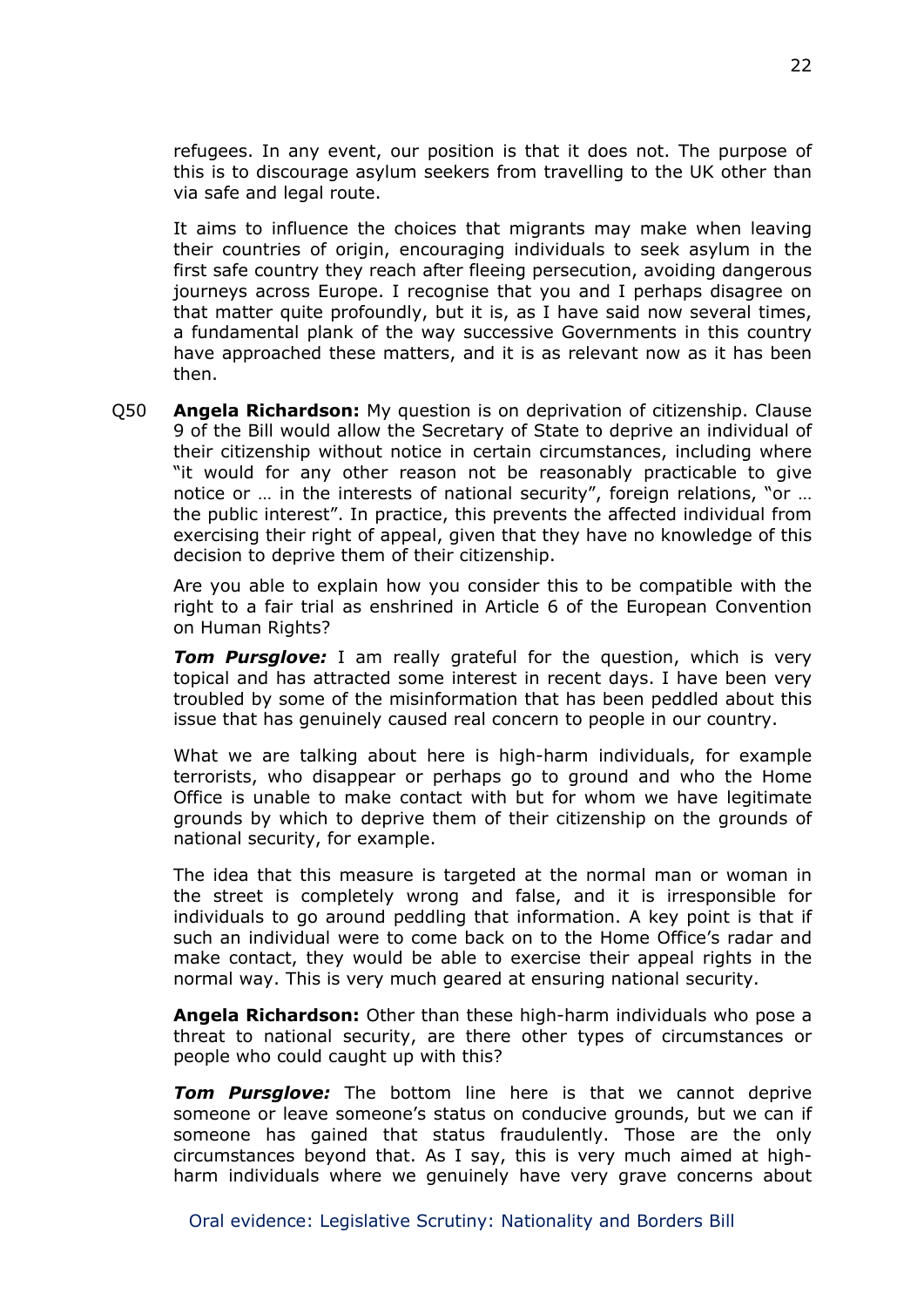national security and it is clearly conducive to the public good to take those steps.

Q51 **Chair:** I will now look at the issue of some of the decision-making, in particular late evidence. In our previous session, Zoe Gardner from the Joint Council for the Welfare of Immigrants told us that the new rules in the Bill on credibility and weight of late evidence, which require the authorities to give it minimal weight if it is late, would result in more people who are genuinely fleeing persecution being denied the protection they need.

In the light of those concerns, what will the Government do to ensure that those who submit evidence late do not have their applications refused and therefore risk being returned to countries where they may face torture, inhuman or degrading treatment contrary to Article 3 of the European Convention on Human Rights, or other breaches of their human rights?

Is it a bit of a blunt instrument to say, "Well, if you gave your evidence late we're just going to put minimal weight on it", rather than looking at what has actually gone on?

**Tom Pursglove:** You have raised various points there, which I would just like to deal with in turn. First, it is always important to make absolutely clear that we do not return people to countries where to do so would put them in danger. That is a fundamental principle that we uphold, and we look at cases on a case-by-case basis to make sure that appropriate decisions are made. You will note, and this illustrates the responsive nature of the system, that we are not removing people to Afghanistan in the present circumstances. I think we would all agree that that is right and proper, given the circumstances on the ground in Afghanistan at the moment. We do not put people in danger.

On this issue of late evidence, I do think there is a need for reform in our asylum system. At the moment, we see individuals who seek to frustrate the process. We see the constant cycle of appeals, and it is all designed to frustrate legitimate removal from the United Kingdom, so I do not think the measure is unreasonable. I would also argue that the Home Office needs to do more to process claims more quickly. There is a transformation piece of work going on to achieve that, because, I would argue, it is fundamental to a humane asylum system to try to give people certainty as soon as possible. That is the end of the bargain that we must uphold.

It is not unreasonable for people to provide evidence within a reasonable timeframe, but there is a safety net here in the form of good reasons, which we will set out in guidance. We have had a lot of debate about good reasons in the various debates on the Bill so far, and we will reflect on that feedback as we draw up the guidance on good reasons. It would mean that if people are able to come forward with good reasons for providing their information late, again on a case-by-case basis, that should be properly looked at and an appropriate decision made, which I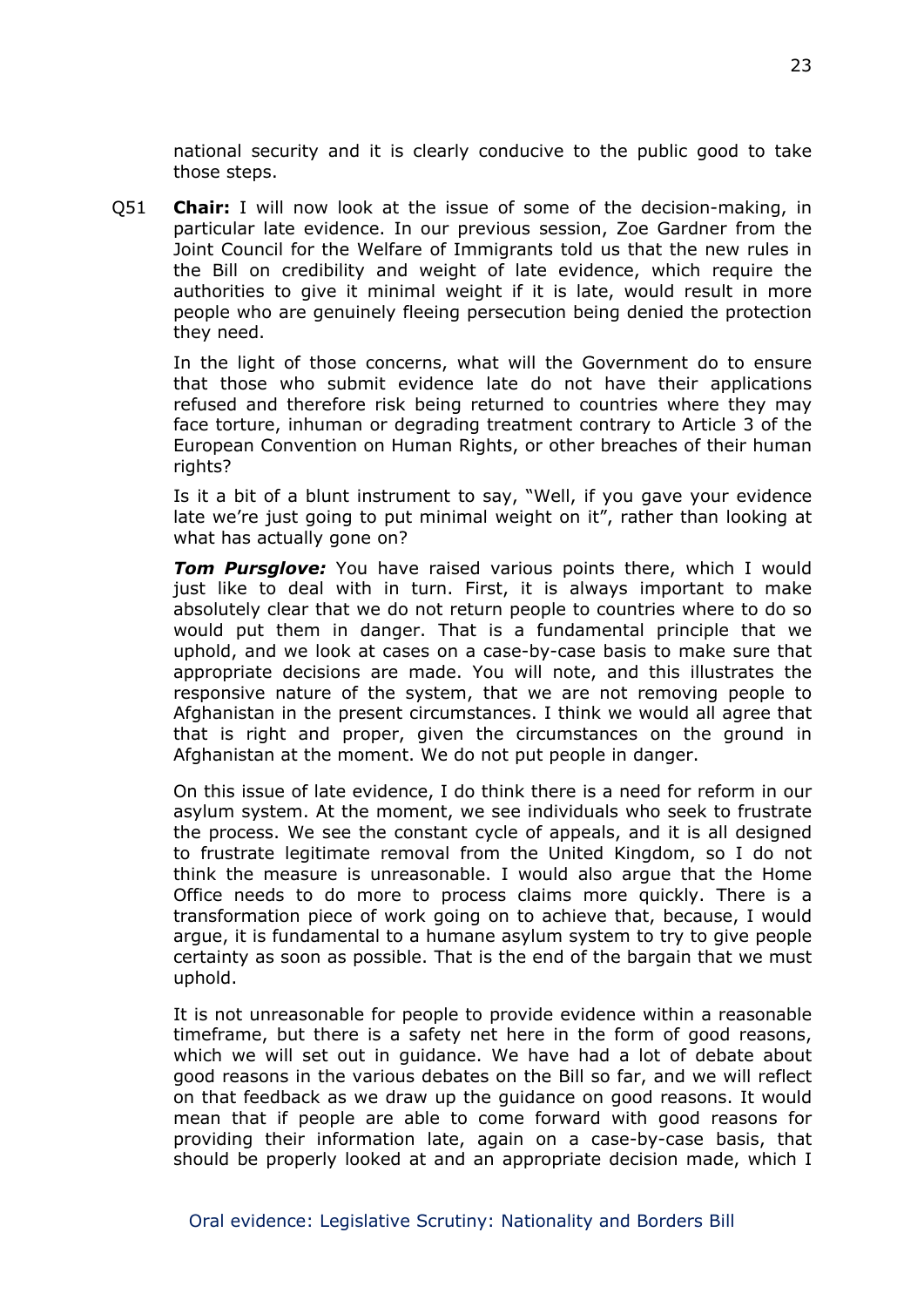think overcomes the blunt instrument concern that you set out in your question.

**Chair:** I will just pick up on the point that Lord Henley made. If this is to be reassuring to those of us who are concerned, it would be much better for that guidance to be produced before the House of Commons has concluded its consideration, or at the very least before the Lords has concluded its consideration.

Can you try to get your guidance on track, not just with the post-Royal Assent operationalisation but with the consideration that has been given by Parliament to this Bill, because that guidance is supposed to be reassuring and we need to see it before we make up our minds?

*Tom Pursglove:* Madam Chair, your committee has expressed a strong desire today, which I will certainly take back and reflect upon.

Q52 **Baroness Ludford:** I am a Liberal Democrat Member of the House of Lords. I want to turn to a subject that we have not touched on yet, and that is the offshore processing of asylum seekers. We have had flurries of reports in the press, which have been a little confusing and even contradictory in the places mentioned and the denials coming forth. The Bill would permit the offshore processing of asylum seekers, but Médecins Sans Frontières told us that individuals being processed on Nauru Island by Australia "demonstrated some of the worst mental health suffering" that MSF "had ever encountered".

Could the Minister please tell us what the Government will do to ensure that any offshore processing arrangement that you do reach respects the human rights and well-being of asylum seekers?

**Tom Pursglove:** Yes, this is an important point. What I would say to the committee is that we would only ever work with countries that are completely compliant with their ECHR obligations and of course the refugee convention. What I am not able to do is give a running commentary in this committee on negotiations that we may or may not be having with individual countries, but we are very clear, as Ministers, that we would only ever work with countries that are compliant with those obligations.

**Baroness Ludford:** When do you expect to be able to announce any arrangements reached?

*Tom Pursglove:* I am afraid that would be drifting into discussion on negotiations and I am simply not in a position to do so.

**Baroness Ludford:** Is it not rather similar to all the discussions we have been having about the guidance? I think Lord Henley first made this point: it is quite difficult to assess provisions in the Bill when you do not know how they will be implemented in practice. That definitely would refer to offshore processing. How can we discuss it in the abstract if we have no idea which territories might be envisaged in concrete terms?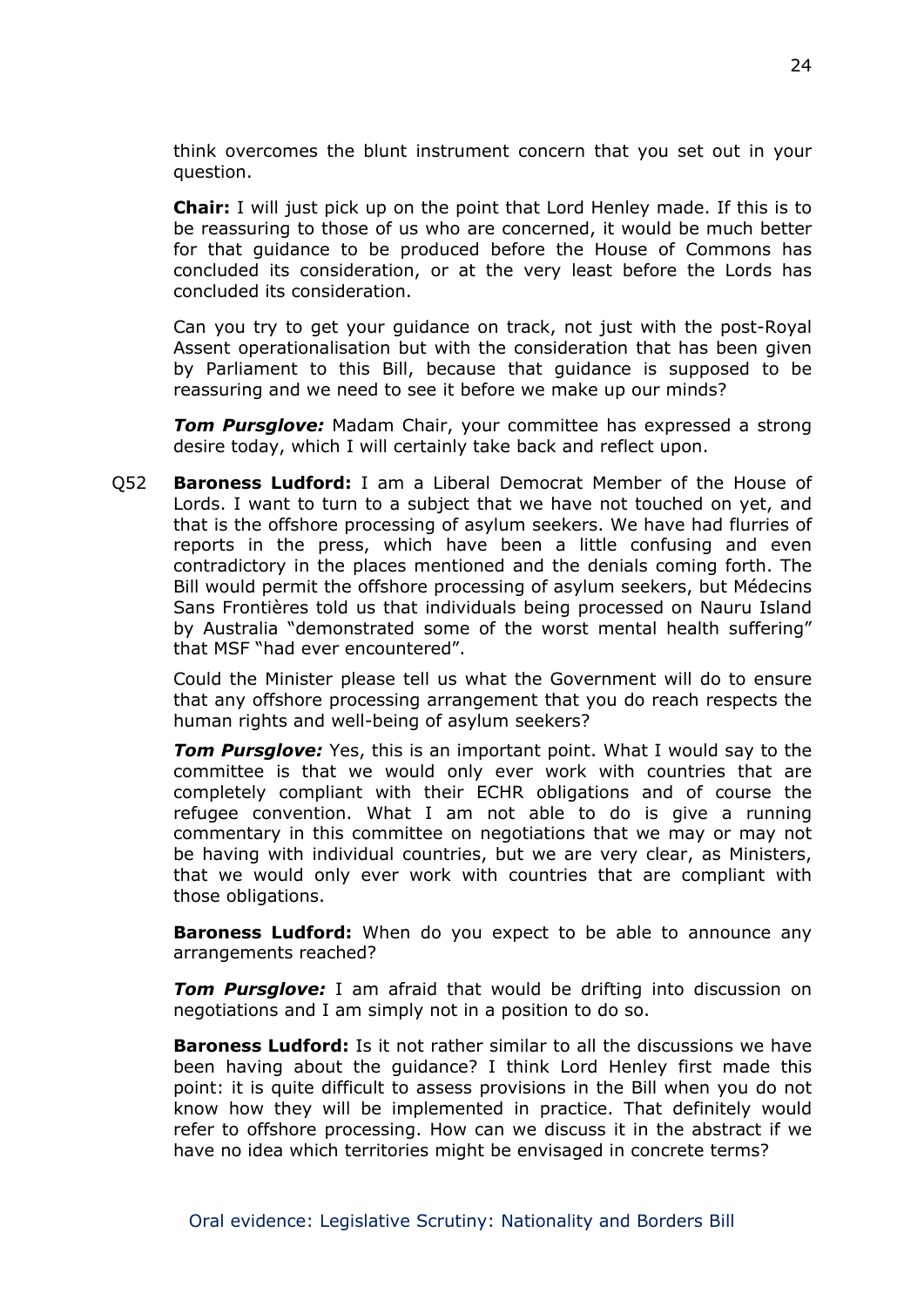*Tom Pursglove:* Obviously you have referred to the Australian situation. The point that I made very clearly in Committee consideration in the Commons was that the model that we would be seeking to proceed with is one where individuals would be processed as part of the asylum system of the country that we had an agreement with, rather than people being offshore and processed as part of our asylum system.

**Baroness Ludford:** That is an interesting distinction.

**Chair:** Thank you. We will turn to David Simmonds now for a question about age assessments.

Q53 **David Simmonds:** The Bill allows for the Secretary of State to make regulations providing for the use of scientific methods to assess the age of unaccompanied asylum-seeking children. There are various questions about the use and the accuracy. For example, we heard evidence from the British Association of Dentists, which pointed to a study that showed that the mean difference between dental and known age ranges from one and a half to two years.

Minister, can I invite you to tell us whether the Government have a view about the accuracy of the methods that are currently available for this purpose and whether it is the Government's view overall that there are scientific methods available at the moment that are more accurate in determining age than the current Merton compliant age assessment process?

Is it more the case perhaps that the Government wish to be able to make use of emerging technology should it develop to a degree of accuracy that it would be a reliable indicator of age for the purposes of agedisputed age assessments, or indeed judicial reviews in respect of a decision that has been made by the Secretary of State for Young People?

**Tom Pursglove:** We had quite a productive meeting a few weeks ago where we touched on this issue of age assessments. Of course, I recognise that you have a lot of experience in local government as a former distinguished council leader.

It is fair to say that local authorities, broadly speaking, are supportive of the measures that we are seeking to introduce through the Bill, and that was reflected in the evidence session where we heard from a couple of local authority leaders in areas that have had some real challenges with age assessment. It is important that we deliver reform in this area, because some of the safeguarding risks that we see currently are very, very profound, with individuals who are adults potentially being hosted in settings for children and young people, which is of course completely undesirable, unacceptable, and an area that we would all want to see remedial action taken in.

The point I would make on age assessment is that clearly this is an established approach that is being delivered in many of the European Union countries presently, and obviously the European Union also has an involvement in these matters, as I understand it. At this stage, we have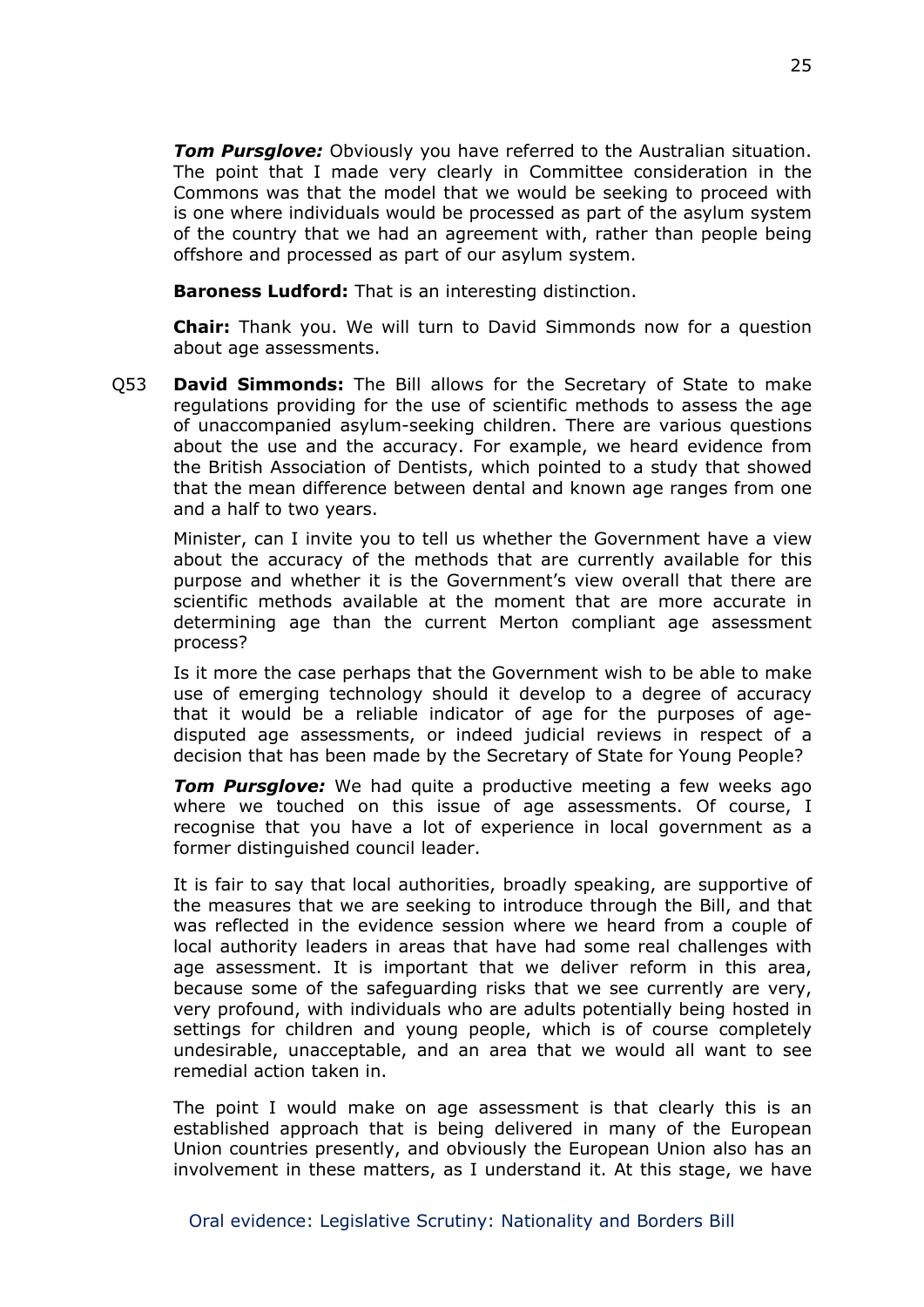not made a firm decision about the sorts of technology and scientific methods that we would seek to utilise. We think it is right that we established the scientific committee to look at this properly as part of the NAAB and that it has the opportunity to make some concrete recommendations about the way forward.

One thing I hope I can give the committee some reassurance on is that the age assessment scientific methods would not be the only tool that would be used. This is very much about a tool in a wider package of measures to assess age, working alongside, for example, the Merton assessments that are currently undertaken, and of course trying to utilise and to learn from some of the best practice that is out there, because there are local authorities that do this work very, very well at present and there are local authorities that find this very challenging.

To go back to your question, it is right that the scientific panel has a look at this and makes some recommendations. This is not unprecedented; it is already happening in many of our neighbours' countries. I think we can learn some lessons from them, but I also just want to reassure the committee that our intention is not that age assessment would be the single determining factor. We very much see it as part of a wider package of measures to try to determine the age of individuals more accurately where there is a dispute about the age.

Q54 **Joanna Cherry:** Minister, the UNHCR representative told us that the United Kingdom so far has been a very valuable champion for refugees and asylum seekers, but she expressed concerns that if this Bill was passed it could weaken the United Kingdom's advocacy abroad, as the UK would be "seen as not willing to do at home what it would be asking other countries to do". Do you think that this Bill will damage the United Kingdom's reputation as a global champion for refugees and human rights?

*Tom Pursglove:* I think the inverse to that is true. If we continue to allow these perilous channel crossings with horrendous loss of life, like we saw last week, that is hugely damaging to the United Kingdom's credibility on the global stage in these matters. I think there is a moral obligation on the UK Government to collaborate with our partners, to work upstream and to improve our domestic position to be able to tackle that issue head on.

I would make the point that despite some of the disagreements with the UNHCR in relation to some of the measures in this Bill, we have a very strong relationship with the UNHCR. I had a very productive meeting with the representative to the UK a few weeks ago, and I am always grateful for their insight and their input. We do not necessarily always agree, but I think that having those honest conversations is very valuable.

I would again point to the work that we have done in region with the UNHCR over a number of years now that is world-leading best practice, where we have taken some of the most vulnerable people from the region and resettled them in the United Kingdom and transformed their lives in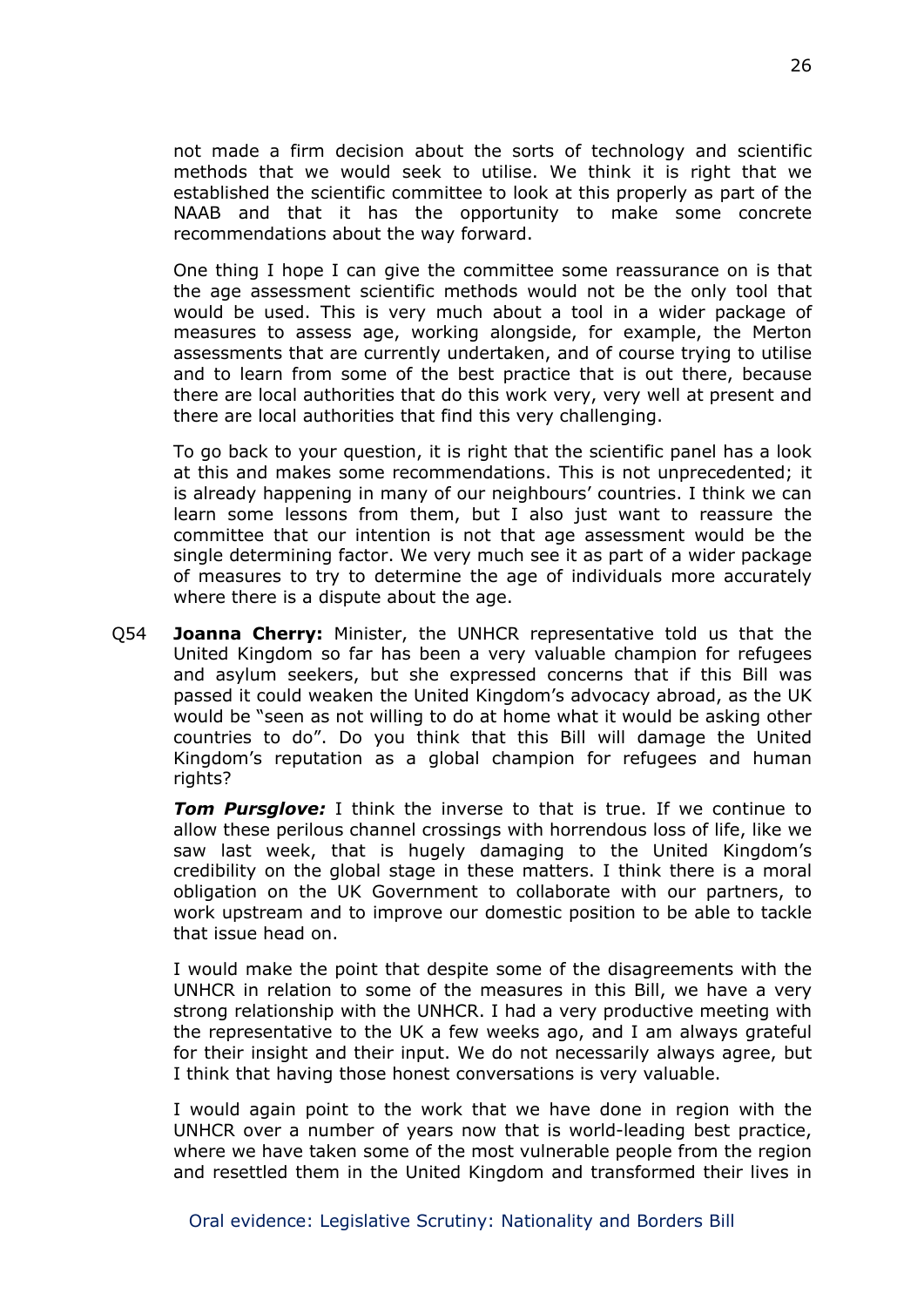taking them away from harm's way. That is the sort of best practice that we should be proud of.

To answer your point directly, Ms Cherry, that is exactly the sort of leadership that I think the UK should be showing by delivering hugely effective, comprehensive, safe and legal routes in exactly the way we have done in the past and will continue to do.

**Joanna Cherry:** I do not think anyone would dispute that the refugee resettlement schemes are a good thing, but we are not talking about that. We are talking about how this Bill deals with asylum seekers who arrive at our shore. Do you think that the offshore processing at Nauru has enhanced Australia's reputation as a champion for refugees and human rights?

**Tom Pursglove:** Where perhaps you and I would disagree is that I consider that these matters are not in isolation. I would argue that the approach that we take is holistic, that it is right to focus our energies and our effort on delivering safe and legal routes, and that that directly impacts on the approach that we take in this country.

**Joanna Cherry:** You have not told us about new safe and legal routes today. You have had the opportunity to do so and you have not done so.

I want to go back to my question: one of the things this Bill proposes is offshore processing. Just looking back to what the UNHCR representative said about Australia's practice of offshore processing at Nauru, and all the publicity that has surrounded it and all the evidence we have heard about the mental health impact on people, do you think that that has enhanced Australia's reputation as a champion for refugees and human rights?

**Tom Pursglove:** I would say two things, building on the point that these matters do not exist in isolation. I am very proud of the schemes that are currently in operation—for example, the BNO Hong Kong route; the global resettlement scheme; the work that we did over the summer in relation to Afghanistan, and with more to come, in line with our undertakings; and the fact that we have provided family reunion for 39,000 people in the last six years. That is a significant contribution, which shows UK leadership on a global scale.

On the point about Australia, I am not going to get into a debate about the merits or otherwise of the Australian approach, but I think you have heard from me today that the approach that we are endeavouring to take through the Nationality and Borders Bill, and which we reserve our right to pursue, is markedly different to the approach that the Australian Government took that you refer to.

**Joanna Cherry:** Let us come at it in a slightly different way. A number of people have given us evidence, both oral and written, that aspects of this Bill breach the United Kingdom's human rights obligations under ECHR and our international treaty obligations under various refugee and maritime conventions. I know you do not accept that, but given that a